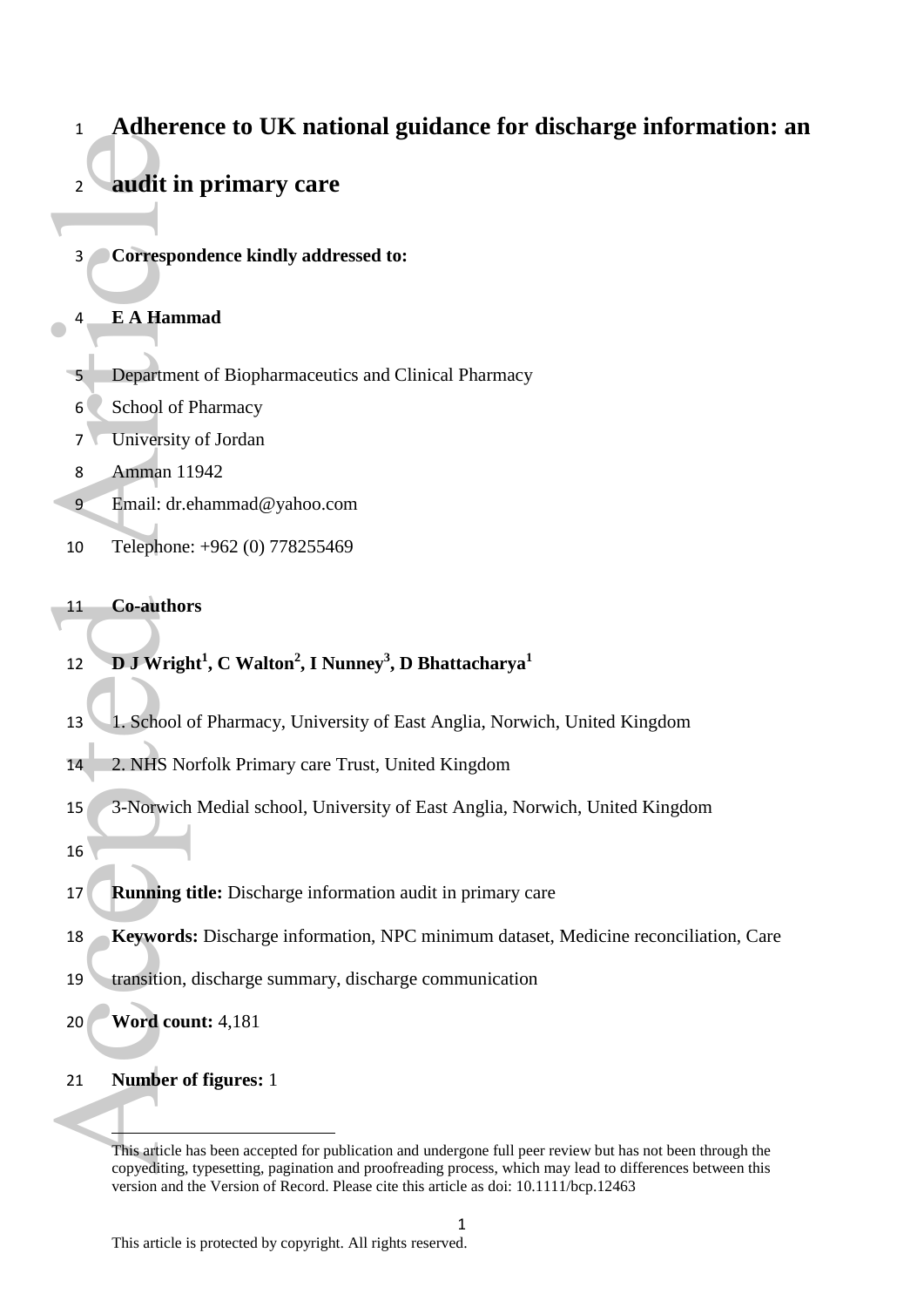### **Number of tables: 6**

### **Summary**

**Aims** 

 Poor communication of clinical information between healthcare settings is associated with patient harm. In 2008, the UK National Prescribing Centre (NPC) issued guidance regarding 27 the minimum information to be communicated upon hospital discharge. This study evaluates 28 the extent of adherence to this guidance and identifies predictors of adherence.

### **Methods**

 This was an audit of discharge summaries received by medical practices in one UK primary care trust of patients hospitalised for 24 hours or longer. Each discharge summary was scored against the applicable NPC criteria which were organised into: 'patient, admission and discharge', 'medicine', and 'therapy change' information.

### **Results**

 Of 3,444 discharge summaries audited, 2,421 (70.3%) were from two teaching hospital and 906 (26.3%) from three district hospitals. Unplanned admissions accounted for 2,168 (63.0%) of the audit sample and 74.6% (2,570) of discharge summaries were electronic. Mean [95% CI] adherence to the total NPC minimum dataset was 71.7% [70.2-73.2]. Adherence to patient, admission and discharge information was 77.3% [77.0-77.7], 67.2% [66.3-68.2] for medicine information and 48.9% [47.5-50.3] for therapy change information. Allergy status, co-morbidities, medication history and rationale for therapy change were the most frequent omissions. 23 Summary<br>
24 Aims<br>
25 Poor comm<br>
26 patient har<br>
27 the minim<br>
18 the extent<br>
19 Methods<br>
30 This was a<br>
31 care trust of<br>
32 against the discharge',<br>
34 Results<br>
35 Of 3,444 of<br>
36 906 (26.39<br>
37 of the aud<br>
38 CI adher

 Predictors of adherence included quality of the discharge template, electronic discharge 44 summaries and smaller numbers of prescribed medicines.

### **Conclusions**

 Despite clear guidance regarding the content of discharge information, omissions are frequent. Adherence to the NPC minimum dataset might be improved by using comprehensive electronic discharge templates and implementation of effective medicines reconciliation at both sides of the health interface.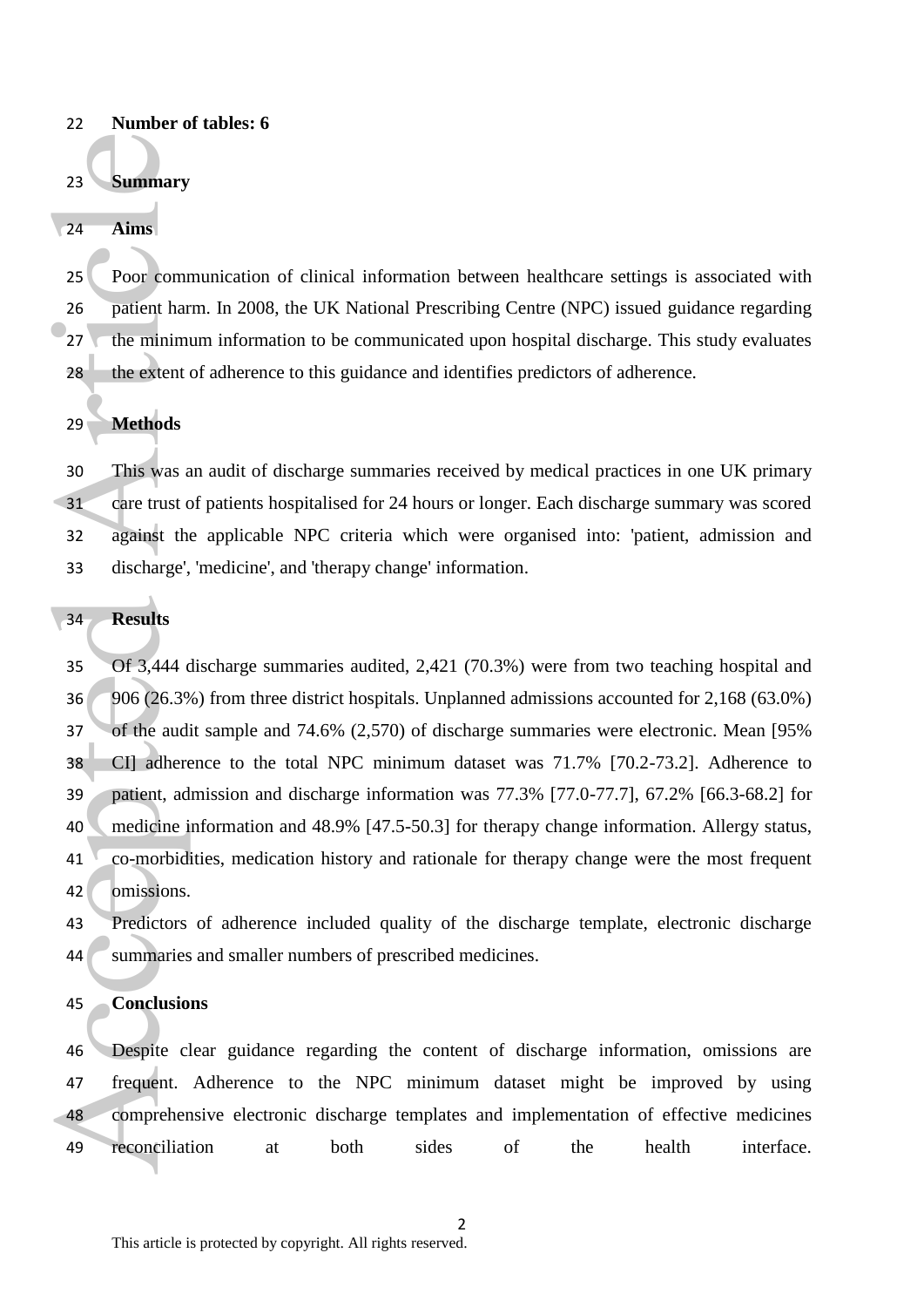# **What is already known about this subject?**

 Previous research suggests that the quality of discharge medication information transfer is generally poor. However, limited research can be found about communication of patient, admission, discharge and therapy change information. 51 What is al<br>
52 Pre<br>
53 B<br>
54 Cor<br>
55 C<br>
55 C<br>
56 The nat<br>
67 What this<br>
62 C<br>
63 C<br>
63 C<br>
63 C<br>
63 C<br>
63 C<br>
63 C<br>
63 C<br>
7 The nat

 There is no large UK report of the extent to which discharge summaries adhere to national guidance and no indication of the predictors of performance

### **What this study adds**

 Three years post issue of UK national standards, the majority of discharge summaries are failing to fulfil these requirements.

 The audit found that the use of an electronic template incorporating all recommended national standards increases the likelihood of adherence to the requirements and thus improves discharge communication.

SO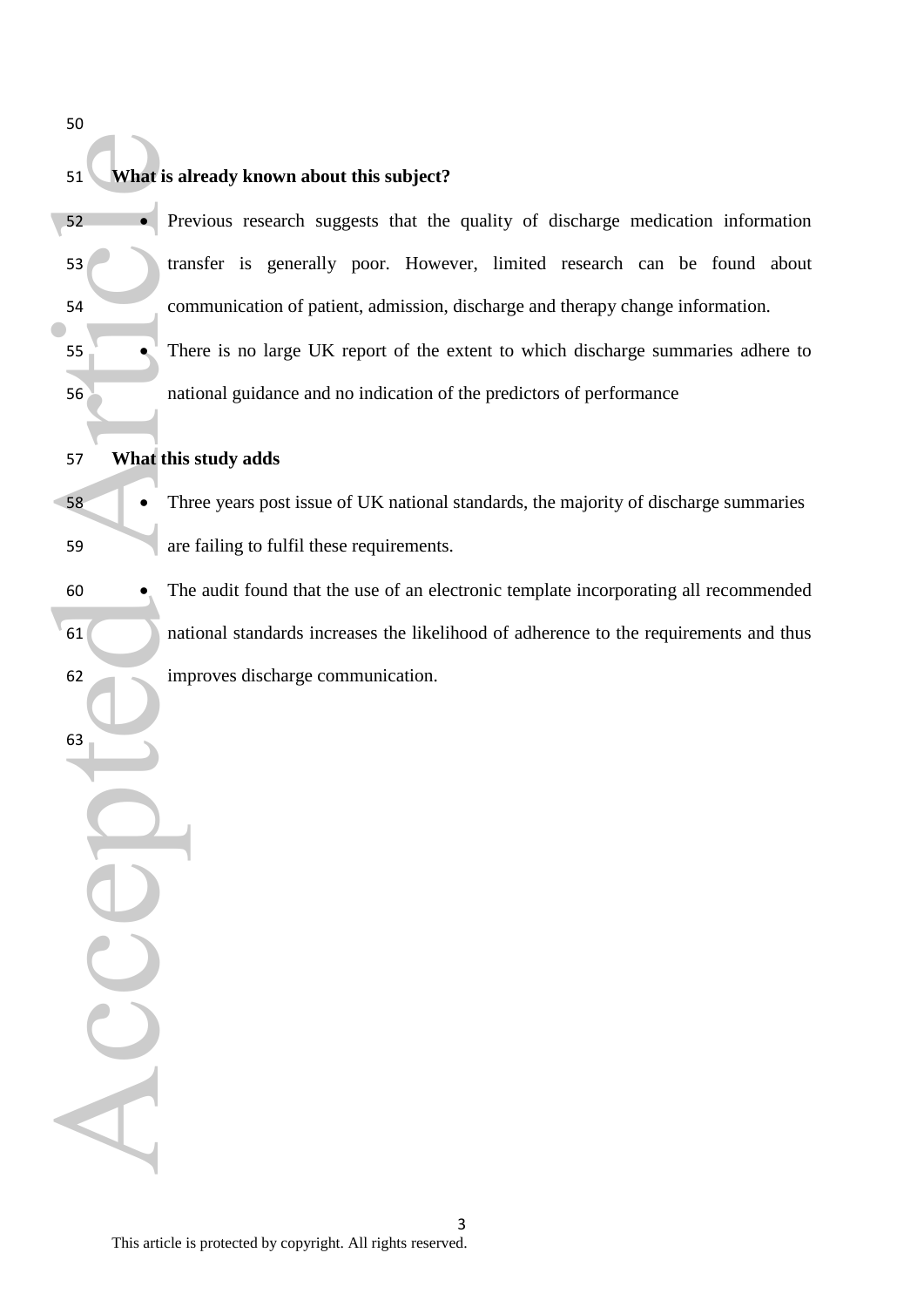### **Introduction**

Transition of patient care between settings presents an opportunity for errors and has been identified by the world health organisation as a cause of preventable morbidity [1].The Institute of Health Improvement suggested that poor information communication at healthcare transition is responsible for over 50% of all medication errors and up to 20% of adverse events [2].Similar rates have been reported in the UK [3], Australia [4] and Europe [5]. Lack of communication is not restricted to medication information; admission, discharge and patient information such as incomplete and in accurate allergy status, co-morbidities and hospital contact information have also been reported [6, 7]. 

 Legibility has presented an additional opportunity for error at care transition. An estimated 40% to 75% of handwritten discharge summaries have been found to be completely or partially illegible [11, 13]. With advances in computer technology, the use of electronic discharge summaries has evolved and thus the relevance of legibility may have diminished. Evidence is, however, emerging that new types of errors maybe introduced with the use of IT systems[14]. Electronic discharge summaries can however improve the timeliness of information transfer between care settings. In 2009, the UK care quality commission reported 80 that only 53% of discharge summaries were received in sufficient time to be of use in post- discharge management [8]. A recent USA report highlighted that less than 50% of discharged patients have their discharge letter prepared on the day of discharge and for one in four 83 patients, the discharge team took over a week to complete the discharge summary [12]. The 84 timeliness of the discharge information being received by the next health provider was not reported. 65<br>
Transition<br>
66<br>
identified<br>
67<br>
Institute c<br>
healthcare<br>
adverse ev<br>
70<br>
3 adverse ev<br>
71<br>
and patien<br>
72<br>
hospital cc<br>
73 Legibility<br>
74 40% to 7:<br>
75 partially il<br>
76 discharge<br>
77 Evidence i<br>
78 systems[14<br>
79 infor

 A systematic review of deficits in communication and information transfer performed in 2007 by Kripalani et al. reviewed observational studies investigating communication and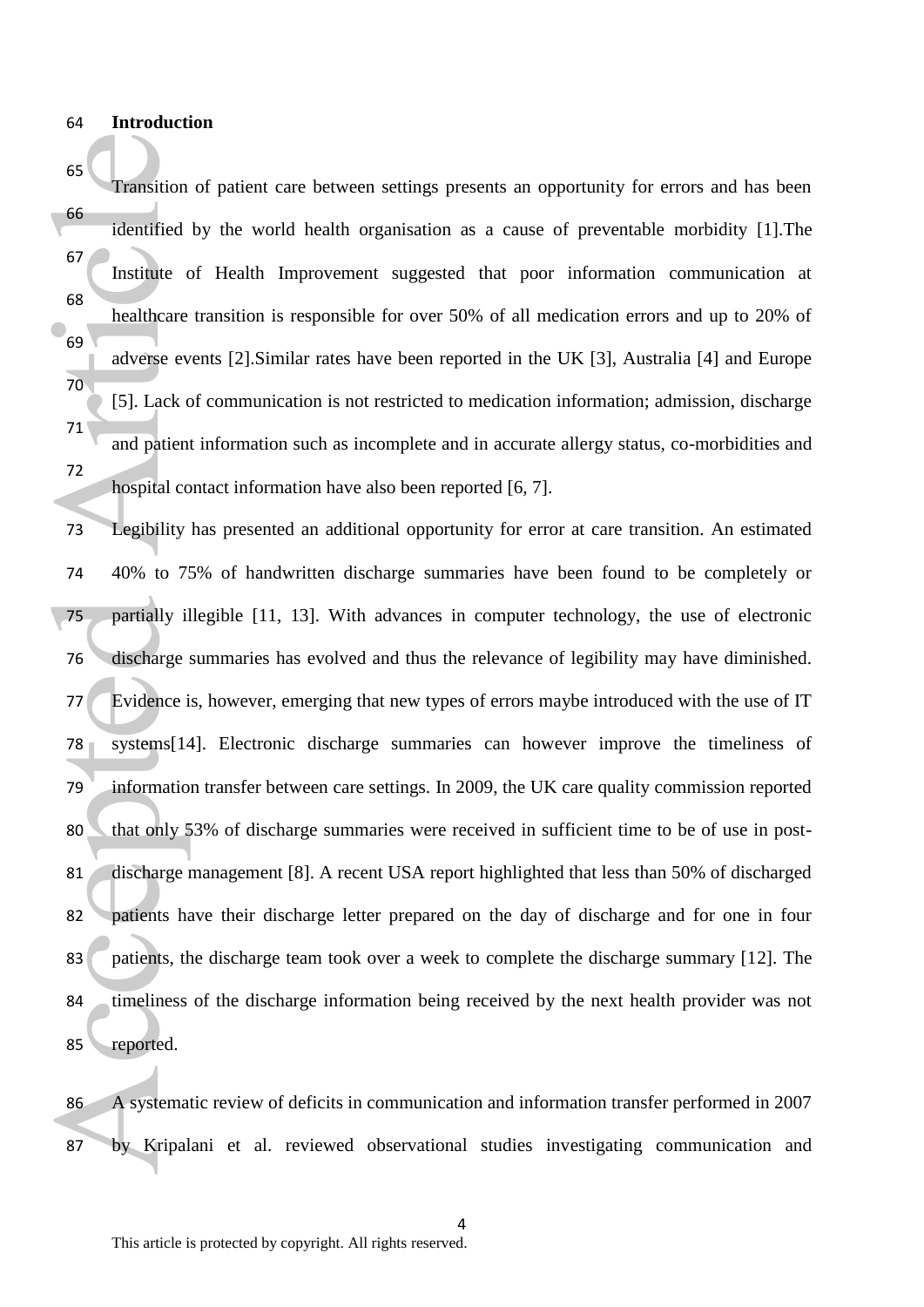information transfer at hospital discharge (n = 55) and controlled studies evaluating the 89 efficacy of interventions to improve information transfer ( $n = 18$ ). Kripalani et al. followed by a number of studies in later years, found that deficits in communication and information transfer at hospital discharge are common and may adversely affect patient care. The 92 researchers were however unable to identify the factors associated with the deficits [10, 4, 5, 7, 11, 12].

94 Transfer of discharge summary information is a multi-factorial process and the relationships between these factors and the quality of discharge communication are unclear [9, 15]. Factors which influence discharge summary information might be system related such as discharge summary template content, whether the document used to transfer information is handwritten or electronic [11, 16, 17], time available to collect and communicate discharge information and whether the admission was planned or unplanned [5, 18]. Variations in discharge information may be related to the individual such as the medical training of the person completing the discharge summary, the complexity of the patient's care and discharge medication [5, 7, 19]. 89 efficacy of<br>90 by a numb<br>91 transfer at<br>92 researchers<br>93 7, 11, 12].<br>94 Transfer of<br>95 between th<br>96 which infl<br>97 summary t<br>98 or electror<br>99 and wheth<br>107 and wheth<br>100 informatio<br>102 medicatior<br>102 medicatior<br>103 Th

- There is limited UK evidence evaluating the quality of information received in primary care following patient discharge which currently comprises one general practitioner (GP) survey [8], two large audits [3, 9] and one retrospective case-note review study [6].
- In response to patient safety concerns, in 2008, the UK National Prescribing Centre (NPC) stipulated a minimum dataset of information to be communicated at all transitions of patient care [20]. The NPC is now a part of the UK National Institute for Health and Care Excellence (NICE) which has therefore adopted the NPC guidance as a national standard for information communication at care transition. NICE is a government funded organisation that supports health professionals in providing the best possible healthcare. There are no large scale reports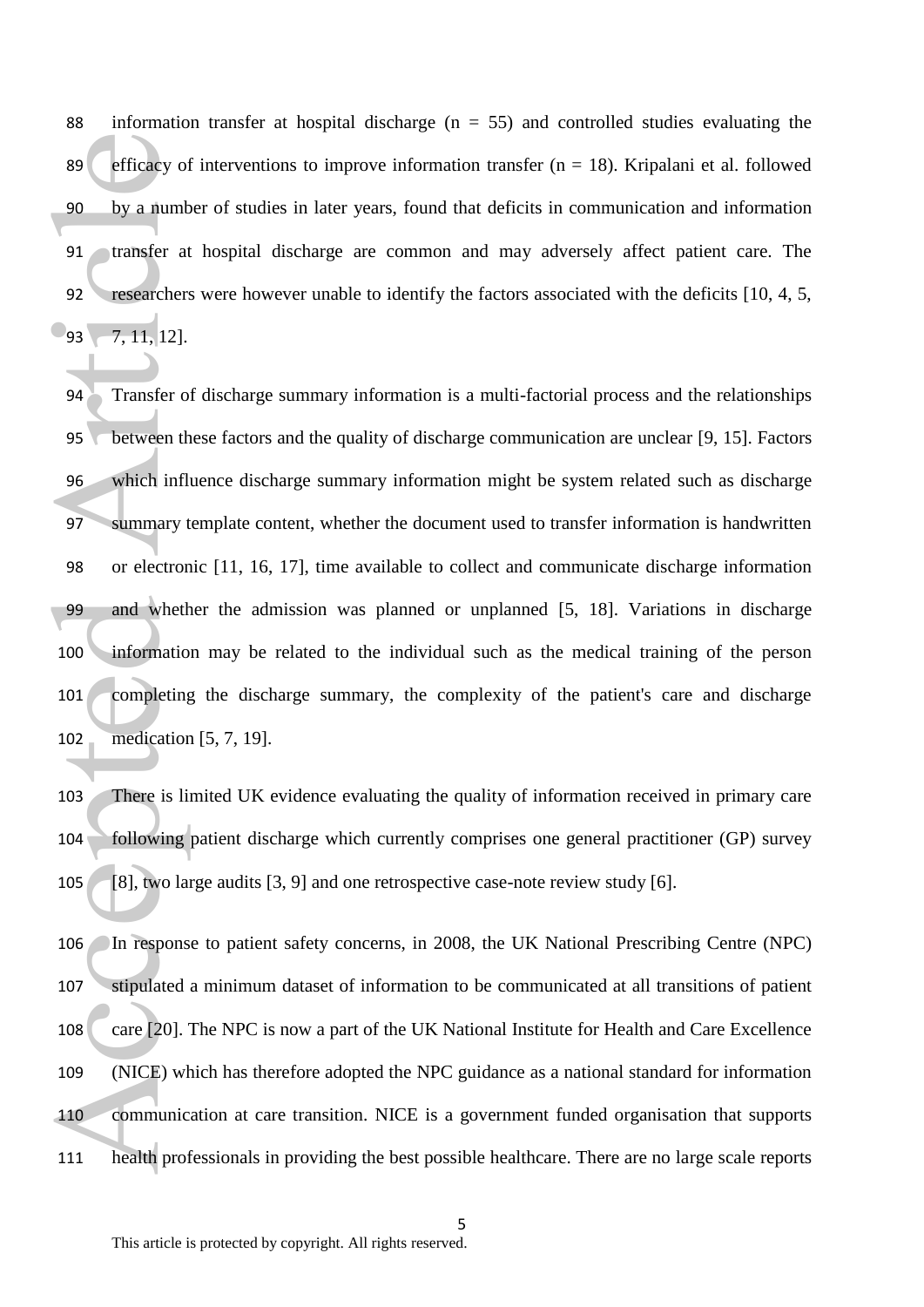of the extent to which discharge summaries adhere to these guidelines and thus no indication 113 of their impact on the quality of practice.

### **AIMS**

 The aims of this study were to report the magnitude of hospital discharge summary adherence 116 to the NPC minimum dataset and to identify the extent of adherence to different elements within the dataset. Additionally, the study aimed to determine the factors affecting the 118 likelihood of discharge summary adherence to the NPC minimum dataset.

### **METHODS**

### **Setting and Study design**

 A retrospective review of a sample of discharge summaries received by medical practices from one primary care trust was conducted between January to March 2011 in the eastern region of the UK. As an audit, ethical approval was not required; however, appropriate authorisation to undertake the audit was obtained from the NHS Norfolk in August 2010.

 An audit tool was developed to record either 'yes' or 'no' for the presence of each NPC minimum dataset item in a discharge summary. Table 1 describes the minimum dataset recommended by the NPC following hospital discharge.

### **Sample selection**

 All medical practices (n=91) in one primary care trust were invited to participate and practices self-selected a member of the medical team to complete a piloted audit data collection form for each discharge summary. Each practice was allocated a target number of eligible discharge summaries to prospectively collect and a standardised procedure for data collection form completion was issued. Discharge summaries were selected consecutively 113 of their im<br>
114 AIMS<br>
115 The aims of<br>
116 to the NPO<br>
117 within the<br>
118 likelihood<br>
119 METHOI<br>
120 Setting an<br>
121 A retrospe<br>
122 from one<br>
123 region of<br>
124 authorisati<br>
125 An audit 1<br>
125 An audit 1<br>
125 An a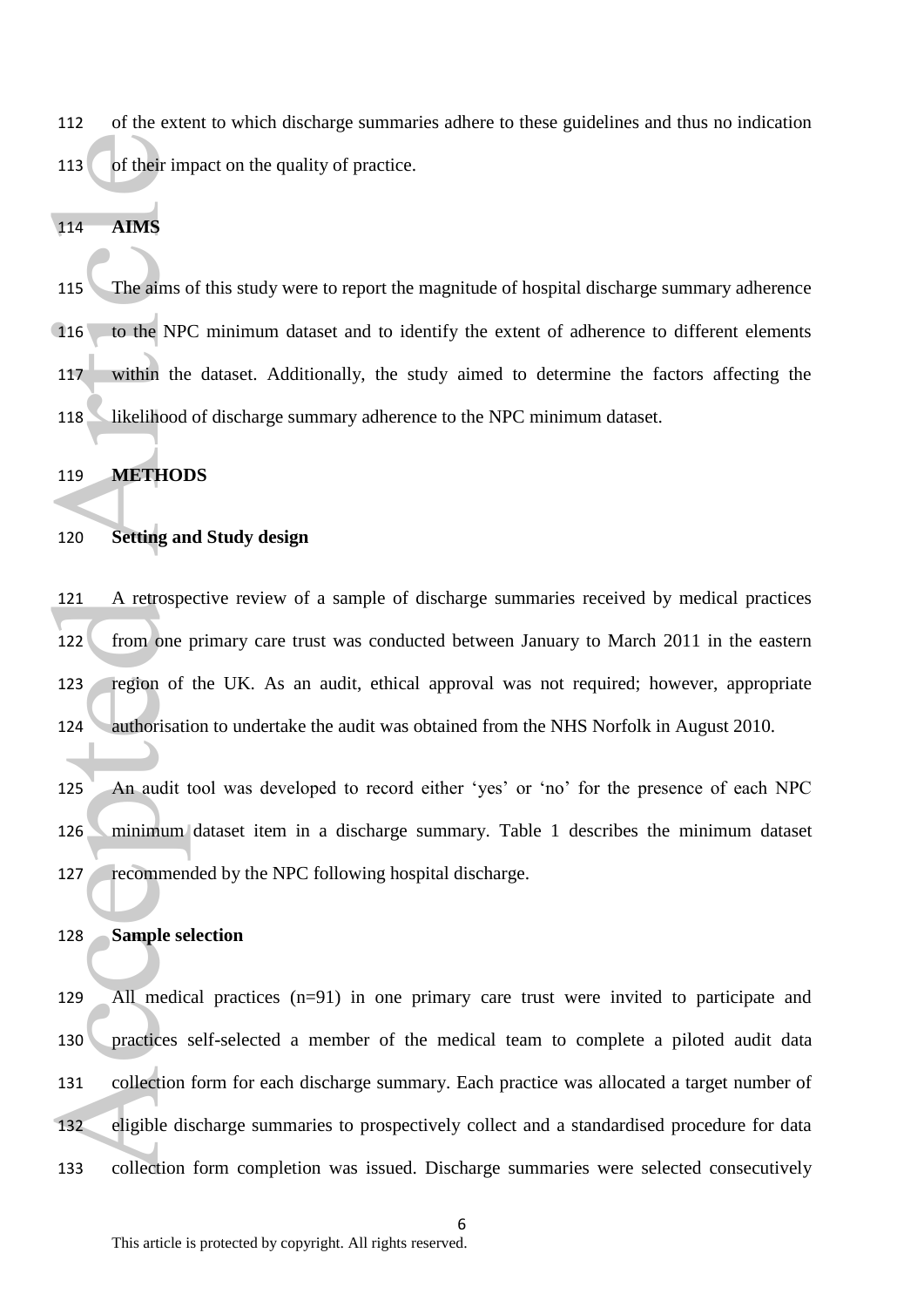until the allocated number was collected. The allocation was based on the assumption that a sample representing 5% of the patients registered with a practice is a reasonable work load for GP practices to audit. List sizes of the GP practices ranged from 200 to 2,180, thus practice allocated numbers ranged from 10 to 109. A total sample of 3,761 discharge summaries was anticipated.

 All discharge summaries of patients hospitalised for 24 hours or longer were included and 140 those for patients transferred to another trust or deceased before discharge or data collection were excluded.

### **Estimating discharge summary adherence to the NPC minimum dataset**

 Discharge summaries were scored against all NPC criteria presented in Table 1, except for "procedures carried out" and "additional information related to corticosteroid record cards or anticoagulant books". Discharge summaries were scored one point when a criterion was successfully fulfilled (i.e. all information was provided and/or accurate as appropriate).For example, if a patient had three allergies and only one was documented the criterion was not fulfilled. Two points were scored for each criterion not fulfilled. Discharge summaries for 149 patients with no medication history or where no medicines were changed, initiated or discontinued were scored only against the applicable criteria and therefore the extent of 151 adherence to the NPC minimum dataset was estimated as a percentage using the equation below: 135 sample represent to the summaries and summaries 138 summaries 138 summaries 139 All discha those for present 141 were excluded those for present 142 Estimating 142 Successfull 145 anticoagul.<br>144 "procedure anticoagul.

 $\bullet$ 

### **Extent of adherence to NPC minimum dataset =**  $[1-(S-T)/T)] \times 100\%$

Discharge summary adherence score  $(S)$ = Sum of the point(s) assigned to each applicable criterion

 $T = score$  representing complete adherence to all applicable criteria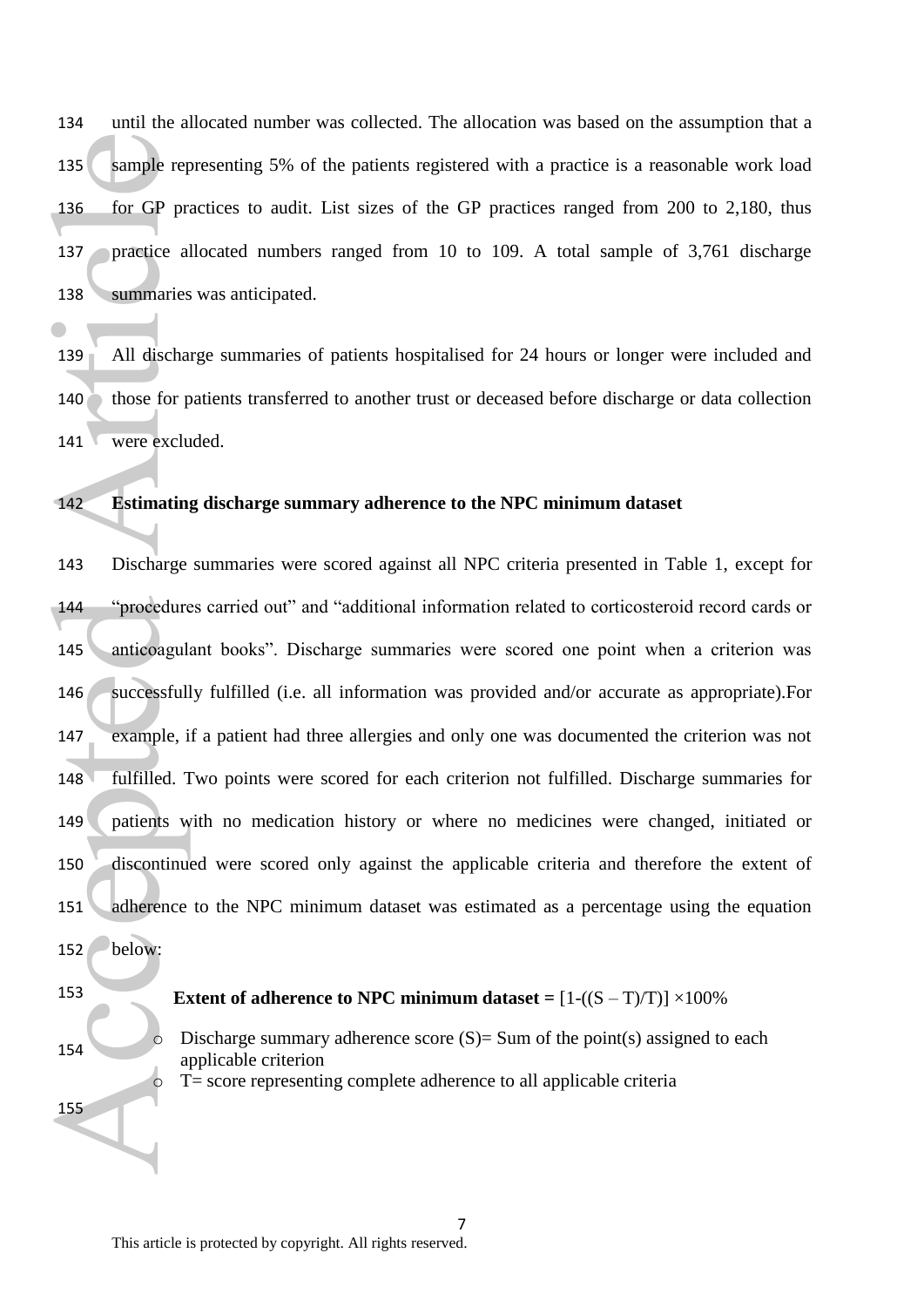NPC minimum dataset criteria were organised into three categories: 'patient, admission and discharge information', 'medication information' and 'therapy change information'. These are shown in Table 2.

### **Audit quality assurance**

 Variations between auditors were systematically evaluated to assess the quality of the audit data. All participating medical practices were stratified by list size into five strata; computerised random number generation was used to select five medical practices from each stratum to assess variations in audit data collection. Similarly, twenty discharge summaries were randomly selected from each of the selected practices and re-audited by the lead author (EH). Agreement for each audit question was calculated using the Kappa statistic. Kappa scores ranging from 0.01-0.40 were considered of slight to fair agreement, 0.41- 0.60 of moderate agreement, 0.061-0.80 good and > 0.81 of substantial agreement [22]. 157 discharge<br>158 are shown<br>159 Audit qua<br>160 Variations<br>161 data. All<br>162 computeris<br>163 stratum to<br>164 were rand<br>164 were rand<br>165 (EH). Agr<br>165 scores ran<br>167 moderate a<br>167 moderate a<br>168 Twenty ha<br>169 random nu<br>170 fr

 Twenty handwritten discharge summaries were randomly selected using a computerised random number generator and legibility rated by a GP independent to the medical practice from which the data were collected. Agreement between the GP assessment and auditors was assessed by weighted Kappa scores which was interpreted in a similar way to unweighted Kappa scores. Cells were weighted according to the magnitude of disagreement; the method used to weight cells is the absolute error weight [23].

### **Data collection and outcome measurements**

175 In addition to data describing discharge summary adherence to the NPC minimum dataset, the following data were collected from each discharge summary: dates of admission and discharge, whether it was planned or emergency and the role of the professional responsible for discharge; patient medical and demographic information, clinical information related to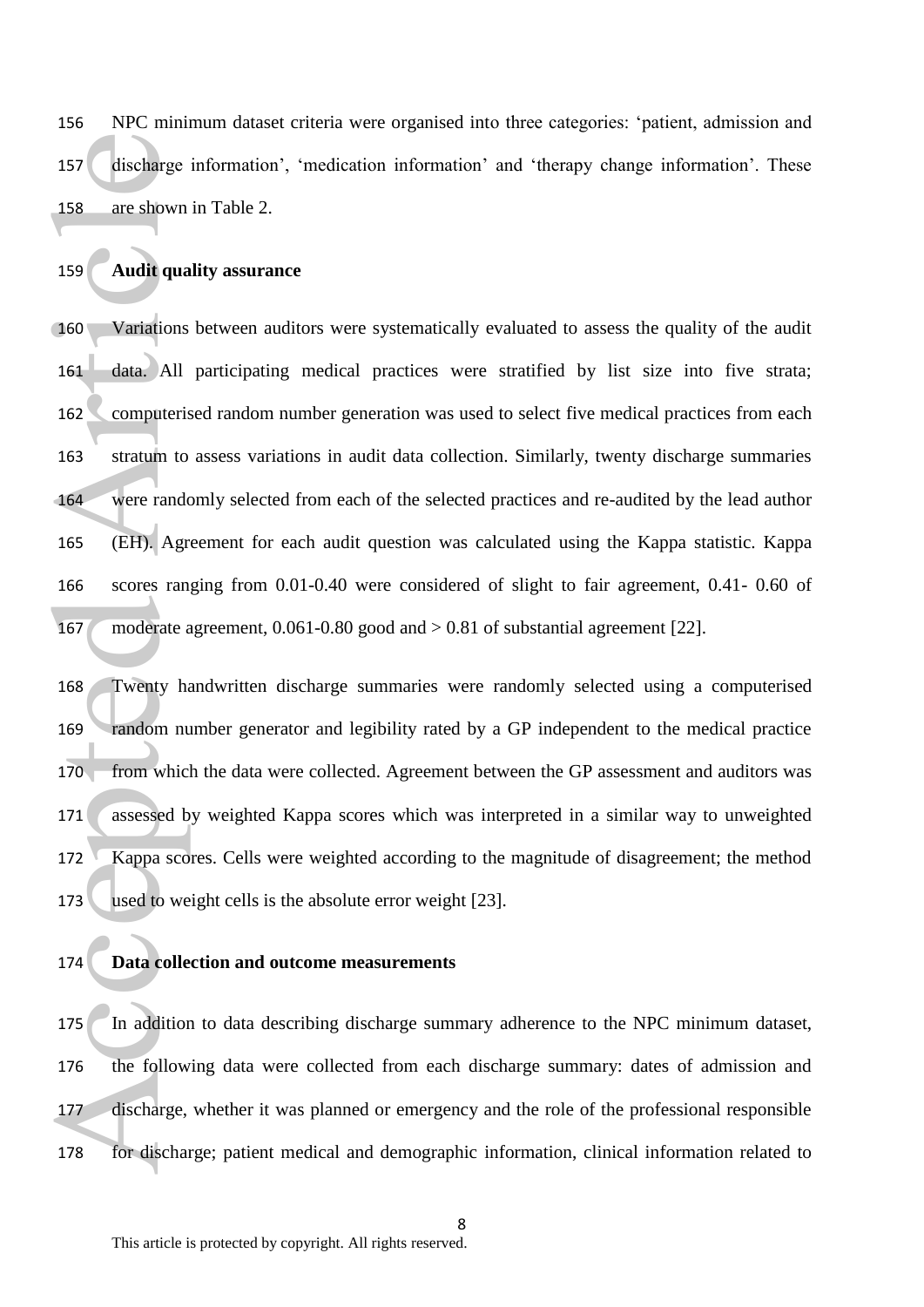- laboratory results and post admission complications and the number of working days between discharge and receipt of the discharge summary by primary care.
- From each hospital represented in the audit, a copy of the discharge summary template was 182 obtained. For some hospitals, more than one template was available and thus the template representing the majority of the discharge summaries from that hospital was selected for 184 analysis.
- Discharge summary legibility was assessed using a four point scale [21]: 'Illegible', 'most words are illegible', 'some words illegible' and 'legible'.
- The audit tool was piloted and face validated by two primary care pharmacists and one GP before Trust-wide distribution.
- 189 Total adherence to the NPC minimum dataset was reported as the primary outcome. Extent of discharge summary adherence to the three categories of the NPC minimum dataset was 191 the secondary outcomes.

### **Data analysis**

 Data were processed using the Statistical Package for Social Science (SPSS version 18). Descriptive statistics were reported as a mean [95% CI] and median (IQ) as appropriate. General linear models (GLM) were used to investigate the effect of factors such as, the number of prescribed medicines, type of discharge summary (handwritten or electronic) and discharge summary template on adherence to the NPC minimum dataset. Stepwise backward elimination was used to reach the most parsimonious GLM models. 180 discharge<br>
181 From each<br>
182 obtained. 1<br>
183 representir<br>
184 analysis.<br>
185 Discharge<br>
186 words are<br>
187 The audit<br>
187 The audit<br>
187 The audit<br>
187 The audit<br>
189 Total adhe<br>
190 of discharg<br>
191 the second<br>
192

 Furthermore, GLM analysis was performed to determine the effect of ward speciality on discharge summary adherence to the NPC minimum dataset. Community and specialist care hospitals such as mental health hospitals were excluded from this analysis as they do not have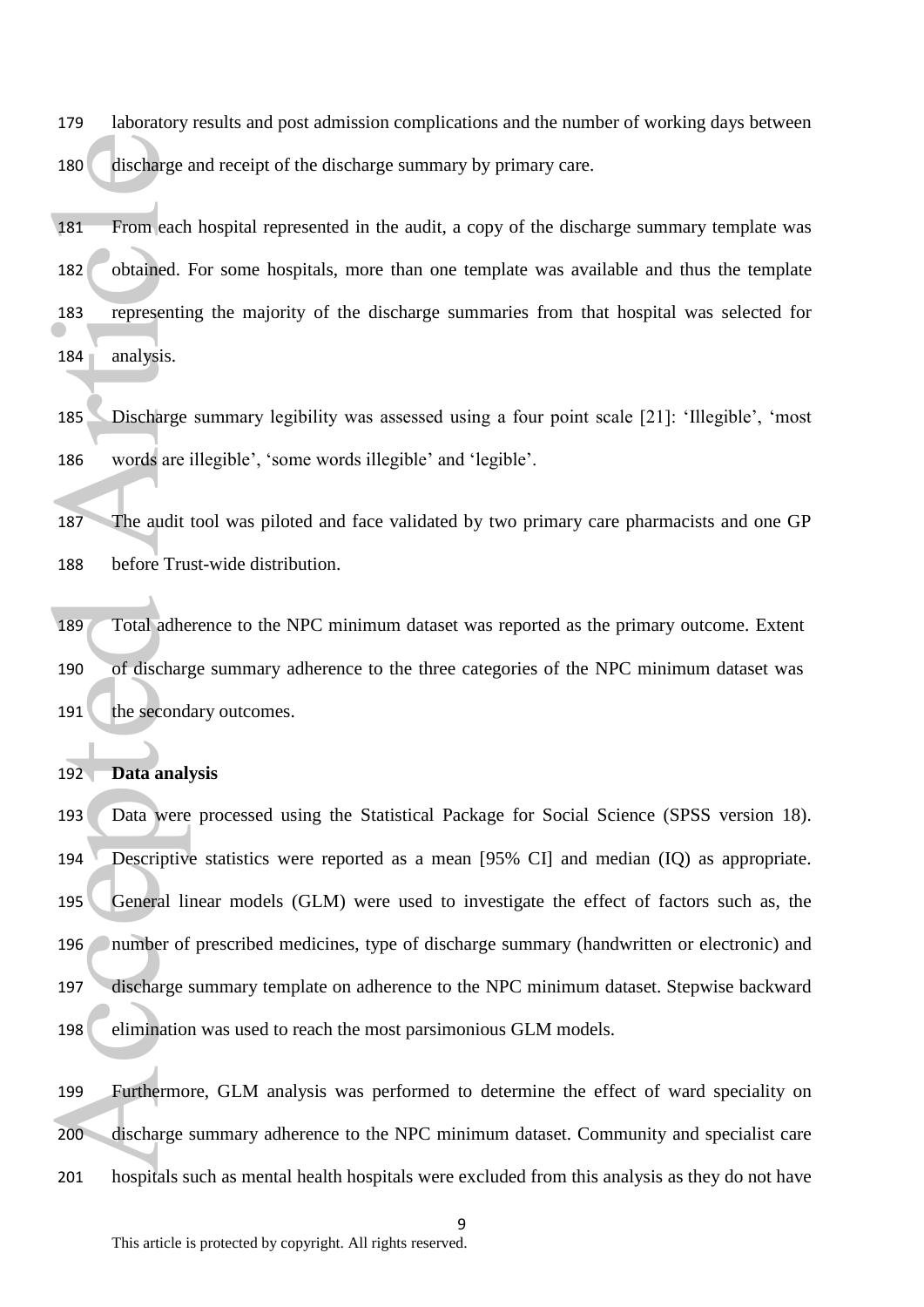the breadth of different ward specialities demonstrated by general hospitals. Likewise, GLM analysis was employed to determine the effect of factors and ward speciality on discharge summary adherence to each of the three categories of the NPC minimum dataset.

 All models presented were checked for assumptions of linearity, multicollinearity and homoscedasticity; none of these assumptions were violated.

### **RESULTS**

### **Study sample**

 A small number of practices (n=7) did not complete the audit in the specified time window. These only represented 317 (8%) of the anticipated number of discharge summaries which were therefore excluded from analysis. A total of 3,444 discharge summaries representing 12 different hospitals were audited by 84 medical practices. Discharge summaries from two teaching hospitals accounted for 2,421 (70.3%), three general district hospitals accounted for 906 (26.3%), 21 (0.6%)were from a mental health trust52 (1.5%) were from community and 215 40 (1.2%) were from private hospitals or hospitals beyond the region surrounding the Trust. Table 3 summarises the audit sample characteristics. Discharge summaries were primarily electronic and arising from unplanned admissions. The audit was largely of older patients and with a relatively even gender distribution. The highest proportion of discharge summaries were from medicine for elderly wards. For more than 20% of discharge summaries there was no indication of the role of the healthcare professional responsible for preparing the discharge 221 Summary. Where profession type was provided, doctors represented the highest proportion of which 1113 (44.5%) were of an unknown training level and 853 (34.1%) were doctors in their first year of practice after qualification. 203 analysis w<br>
204 summary a<br>
205 All model<br>
205 All model<br>
207 **RESULTS**<br>
208 Study sam<br>
209 A small nu<br>
210 These only<br>
211 were there<br>
212 different h<br>
213 teaching h<br>
214 906 (26.39<br>
215 40 (1.2%)<br>
215 40 (1.2%)<br>
215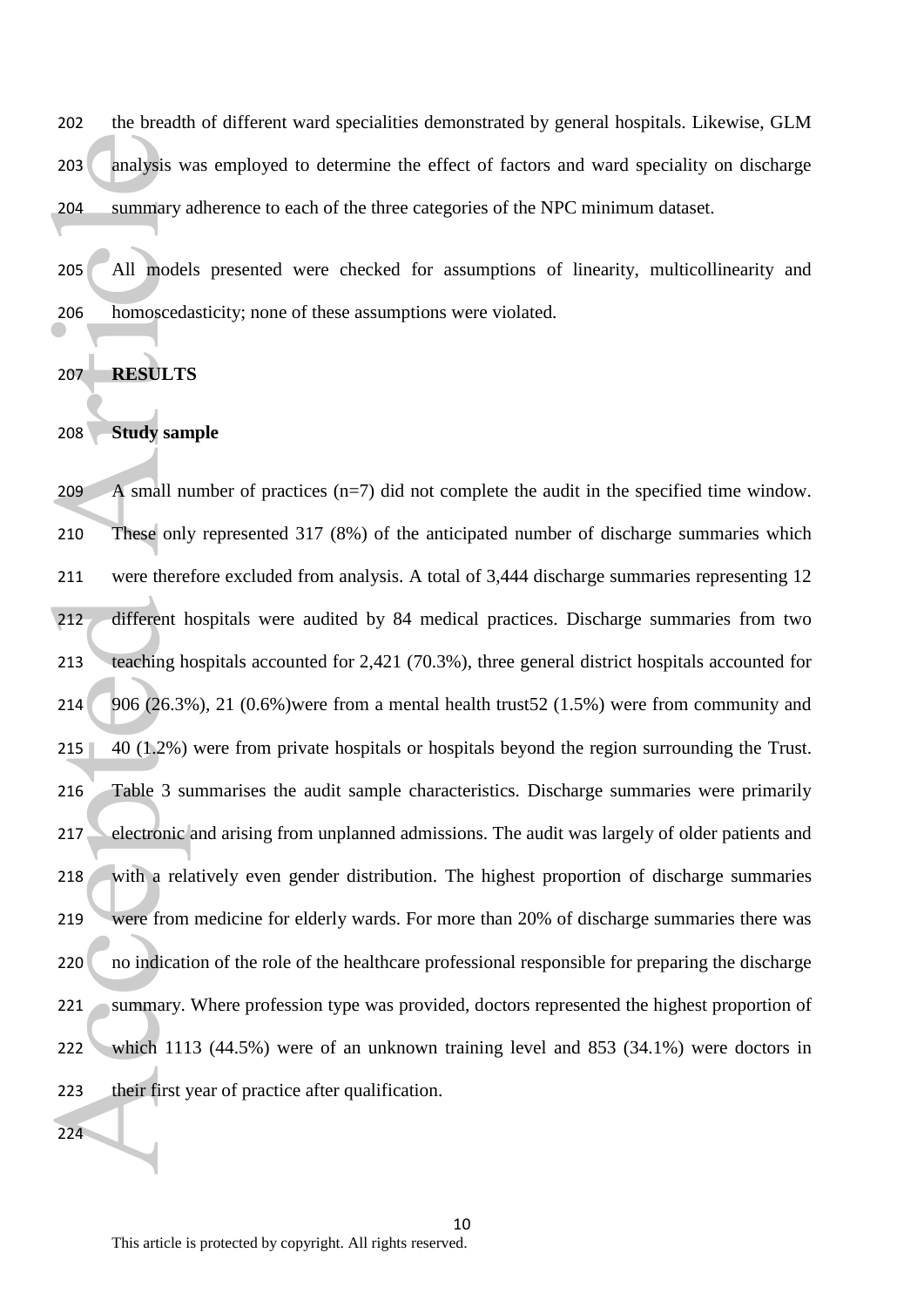### **Extent of adherence to total NPC minimum dataset**

226 Mean [95% CI] discharge summary adherence to the total NPC minimum dataset was 71.7% [70.2-73.2]. Table 4 illustrates the range of discharge summary adherence with different procedural characteristics. The adherence rates of discharge summaries arising from planned and unplanned admissions were similar. Electronic discharge summaries, however, were associated with notably higher adherence than handwritten. Variation was found between hospitals with H3 demonstrating the greatest adherence whilst H1 and community hospitals 232 demonstrated substantially lower adherence rates than other hospitals. 226 Mean [959<br>
227 [70.2-73.2<br>
228 procedural<br>
230 and unpla<br>
230 associated<br>
231 hospitals v<br>
232 demonstra<br>
233 Table 5 p<br>
234 representir<br>
235 of template<br>
235 of template<br>
237 dataset w<br>
238 adherence<br>
239 With respe<br>

 Table 5 presents the content of the discharge summary templates used by the hospitals representing the majority of the audit sample. No two templates were identical and the extent of template adherence followed a similar pattern to discharge summary adherence to the NPC minimum dataset. The template of H3 exhibited greatest adherence to the NPC minimum dataset whilst the template of H1 and community hospitals demonstrated the lowest adherence.

 With respect to ward specialities and profession types, discharge summaries from orthopaedic wards and those prepared by doctors demonstrated the lowest adherence rates.

## **Adherence to NPC requirements relating to patient, admission and discharge information**

 Figure 1 illustrates adherence rates to the NPC minimum dataset for patient, admission and 244 discharge information. Mean [95% CI] discharge summary adherence was 77.3% [77.0-77.7] with allergy status, co-morbidities and medication history contributing to the most frequent omissions.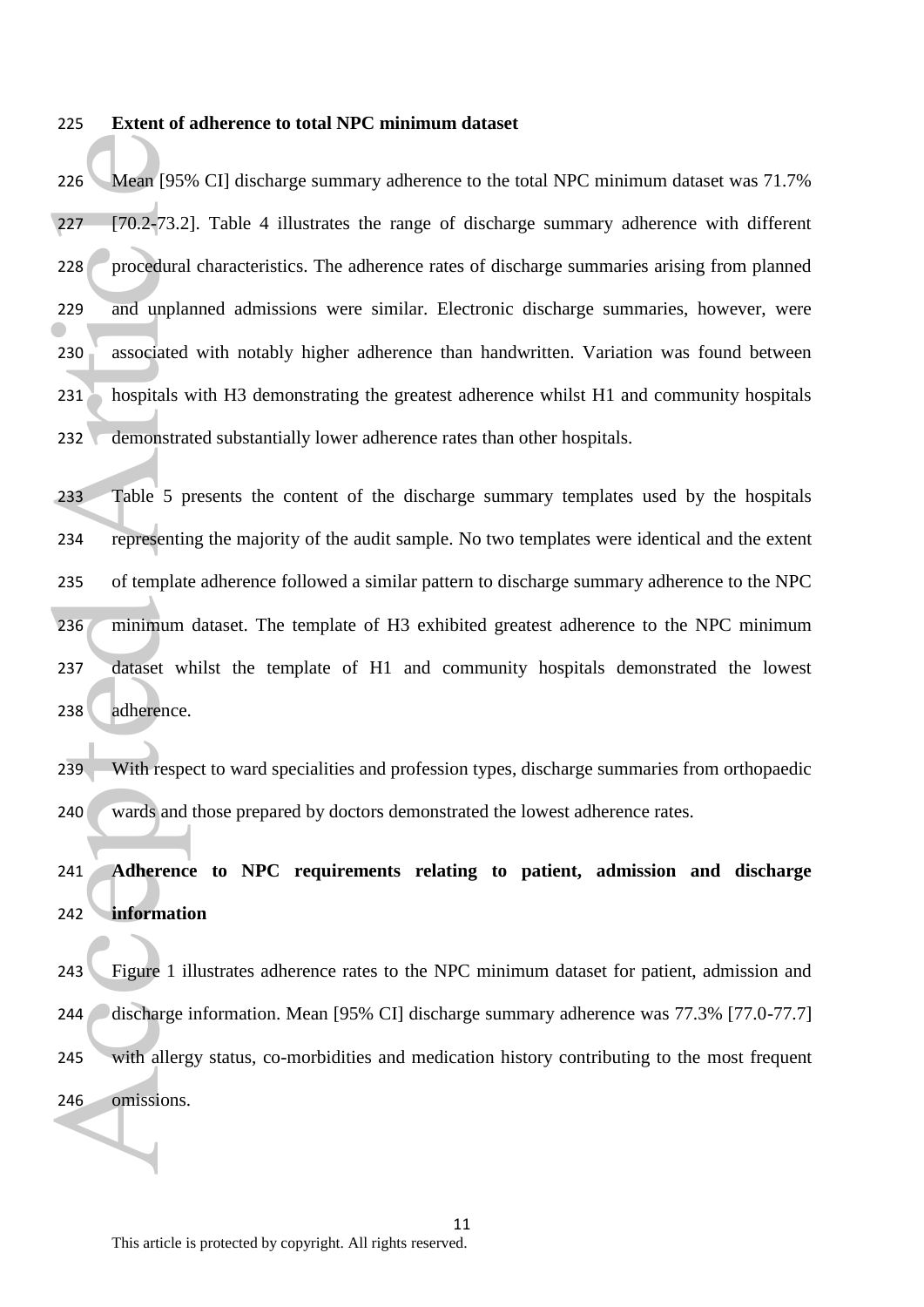247 The majority of discharge summaries were electronic and thus legible, however, 374 (42.8%) 95%CI [39.5-46.1] of the handwritten discharge summaries were considered partially illegible with the clinical message deemed unaffected, 33 (8.8%) 95%CI [6.9-10.7] were 250 considered mostly illegible with the meaning of the clinical message unclear and 13 (1.5%) 95%CI [0.69-2.3] were deemed completely illegible.

 Table 4 presents the extent of discharge summary adherence to the NPC requirement for patient, admission and discharge information. Electronic discharge summaries were more 254 likely to provide comprehensive patient, admission and discharge information compared to handwritten discharge summaries. Planned and unplanned admissions, however, demonstrated similar adherence rates.

 Variation can be seen between wards with respect to patient, admission and discharge information with orthopaedic demonstrating the lowest adherence. The most notable deviations were in the recording of co-morbidities and medication histories which were only fulfilled for 79 (41.8%) and 87 (39.0%) discharge summaries respectively. Discharge summaries written by pharmacists and nurses demonstrated better adherence than those written by doctors. It was again in the recording of co-morbidities and medication histories 263 that the main differences lay. Discharge summaries prepared by doctors reported full details 264 of co-morbidities and medication histories for only 50.6%  $(1,266)$  and 41.7%  $(1,042)$  compared to 58.3% (21) and 50% (18) for pharmacists and 61.6% (90) and 43.8% (46) for nurses respectively. 248 95%CI [3<br>
249 illegible w<br>
250 considered<br>
251 95%CI [0.<br>
252 Table 4 p<br>
253 patient, ad<br>
254 likely to p<br>
255 handwritte<br>
255 camonstra<br>
257 Variation<br>
258 informatio<br>
260 fulfilled f<br>
261 summaries<br>
262 written by<br>
2

 $\blacksquare$ 

### **Adherence to NPC requirements relating to medication information**

 Mean [95% CI] discharge summary adherence to medication information reporting was 64.0% [63.2-64.8]. Figure 1 illustrates adherence rates for medication information with deviations manifested particularly with medicine formulation and duration.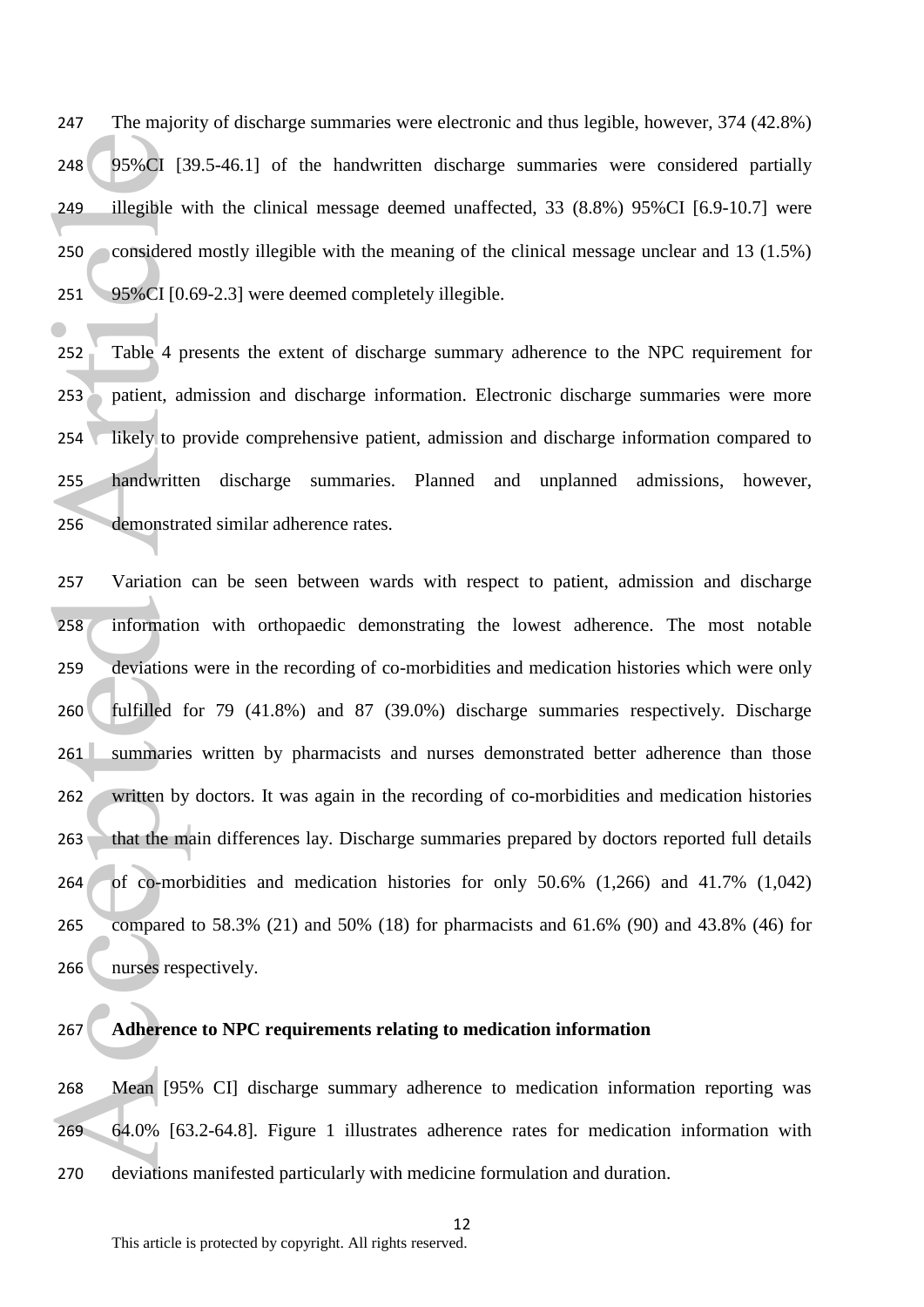Table 4 presents the extent of discharge summary adherence to medication information reporting. It can be seen that electronic discharge summaries demonstrated higher adherence than handwritten discharge summaries. Variation can be seen between wards with general 274 surgery wards demonstrating the lowest adherence rate. No discernible differences were seen between planned and unplanned admissions or profession types.

### **Adherence to NPC requirements relating to therapy change information**

 $\blacksquare$ 

 Discharge summary reporting of therapy change information demonstrated the lowest adherence among the three categories of the NPC minimum dataset with a mean adherence of 48.9% [47.5-50.3]. Figure 1 illustrates adherence rates for therapy change information; the rationale for medicines initiated, discontinued or changed was persistently omitted.

 Table 4 presents the variation in discharge summary adherence to therapy change information reporting; electronic discharge summaries demonstrated better adherence than handwritten discharge summaries. Unplanned admissions were associated with a slightly higher adherence rate than planned admissions. Of the different types of ward, orthopaedic wards demonstrated the lowest adherence. Small variation can be seen between healthcare professions with discharge summaries prepared by doctors demonstrating lower adherence. 272 reporting.<br>
273 than hand<br>
274 surgery wa<br>
275 between pl<br>
275 between pl<br>
276 Adherence<br>
277 Discharge<br>
282 adherence<br>
282 rationale fo<br>
281 Table 4 pr<br>
282 reporting;<br>
282 discharge<br>
284 adherence<br>
285 demonstra<br>
285

### **Predictors of adherence to NPC minimum dataset**

 Table 6 summarises the regression models for factors influencing discharge summary 289 adherence to the total NPC minimum dataset, patient, admission and discharge information, medication information and therapy change information.

291 With respect to adherence to the total NPC minimum dataset ( $R^2 = 0.14$ , adjusted  $R^2 = 0.14$ ), Template 1 and community hospital templates contributed significantly to lower adherence whilst Template 3 contributed to higher adherence. Handwritten discharge summaries and an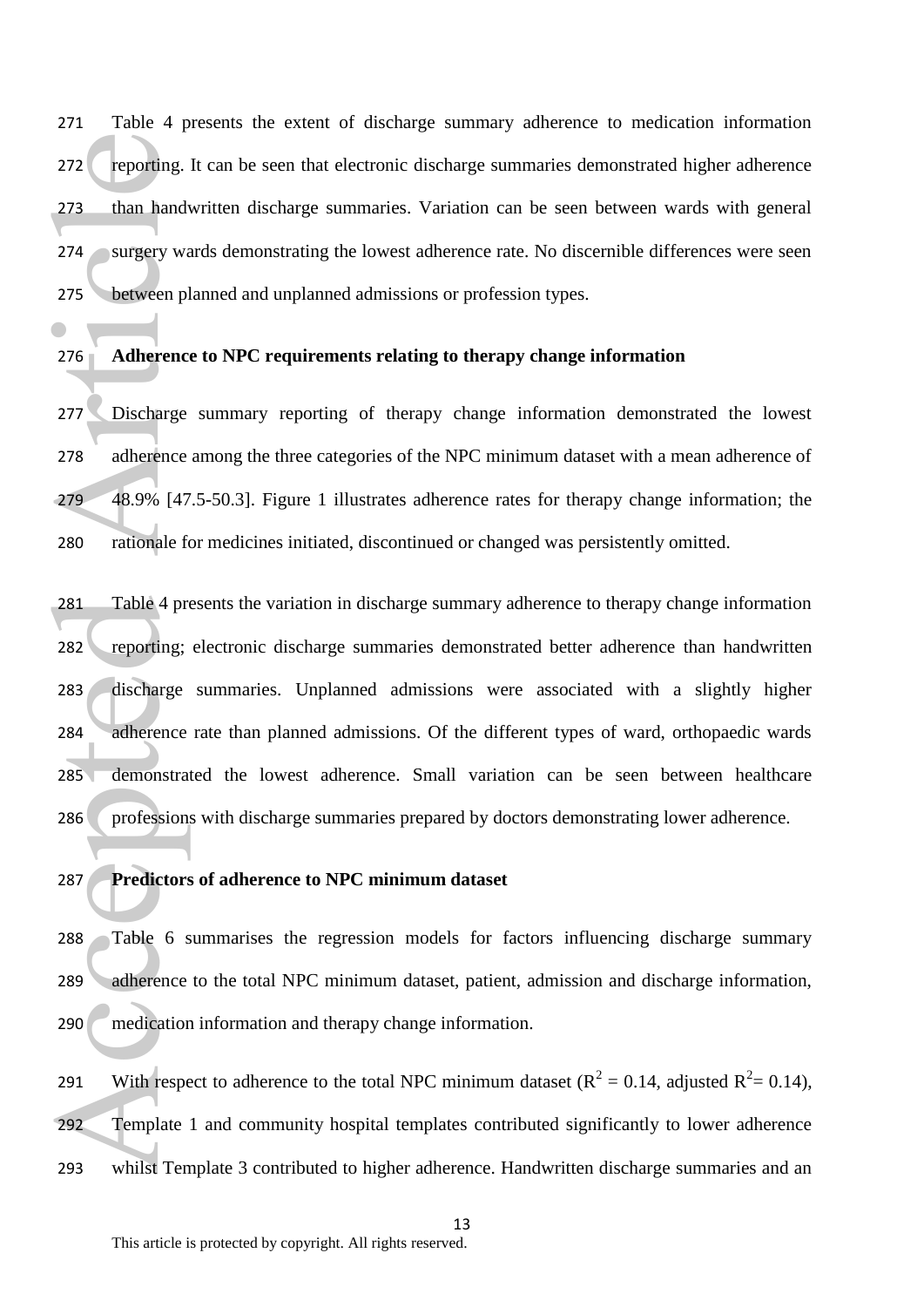294 increased number of medicines contributed to lower adherence. The effect of ward speciality 295 on discharge summary adherence to the NPC minimum dataset adjusting for type of 296 discharge summary and number of medicines  $(R^2=0.10,$  adjusted  $R^2=0.11$ ) identified that 297 orthopaedic wards contributed to the lowest adherence; B (SE) =  $-3.7$  (1.1), p <0.001 298 followed by general surgery  $-2.36$  (1.03), p=0.02.

299 Investigating factors influencing the three categories of NPC minimum dataset identified 300 similar predictors. For patient, admission and discharge information  $(R^2=0.18$ , adjusted 301  $\sqrt{R^2}$ =0.16), the community hospital template was the strongest predictor of poor adherence. 302 For medicine information ( $R^2$ =0.13, adjusted  $R^2$ =0.11), a handwritten discharge summary 303 was the strongest predictor of poor adherence. For therapy change information  $(R^2=11, R^2=11)$ 304 adjusted  $R^2$ =0.09), template3 was the only predictor of good adherence, the remainder were 305 very strong predictors of poor adherence.

306 Similarly, investigating the influence of ward specialty adjusting for discharge summary 307 template, the number of medications and type of discharge summary, identified orthopaedic 308 wards as the strongest predictor of poor adherence; B [95% CI] -3.68 [-6.3- -1.06], p=0.01 for 309 patient, admission and discharge details ( $R^2$ =0.14, adjusted  $R^2$ =0.14) whilst general surgery 310 wards were the strongest predictor of poor adherence for medicine information  $(R^2=0.11,$ 311 adjusted R<sup>2</sup>=0.09); -8.90 (2.7) [-14.27- -3.52], p=0.001. For therapy change information, all 312 wards demonstrated poor adherence with orthopaedic wards again being the strongest 313 predictor of poor adherence  $(R^2=0.11$ , adjusted  $R^2=0.06$ ; -22.4 (4.9) [-32.1- -12.7], p < 314 0.001. 295 on discharge<br>
296 discharge<br>
297 orthopaedi<br>
298 followed b<br>
299 Investigati<br>
300 similar pr<br>
301  $R^2=0.16$ ,<br>
302 For medic<br>
303 was the s<br>
304 adjusted R<br>
305 very strong<br>
306 Similarly,<br>
207 template, t<br>
308 wards

315 **Quality assurance of audit data** 

 $\bullet$ 

316 Ninety-five discharge summaries were re-audited and Kappa scores ranged between 0.61 and 317 1 with a mean [95%CI] of 0.83 [0.81-0.85] indicating good to substantial agreement. The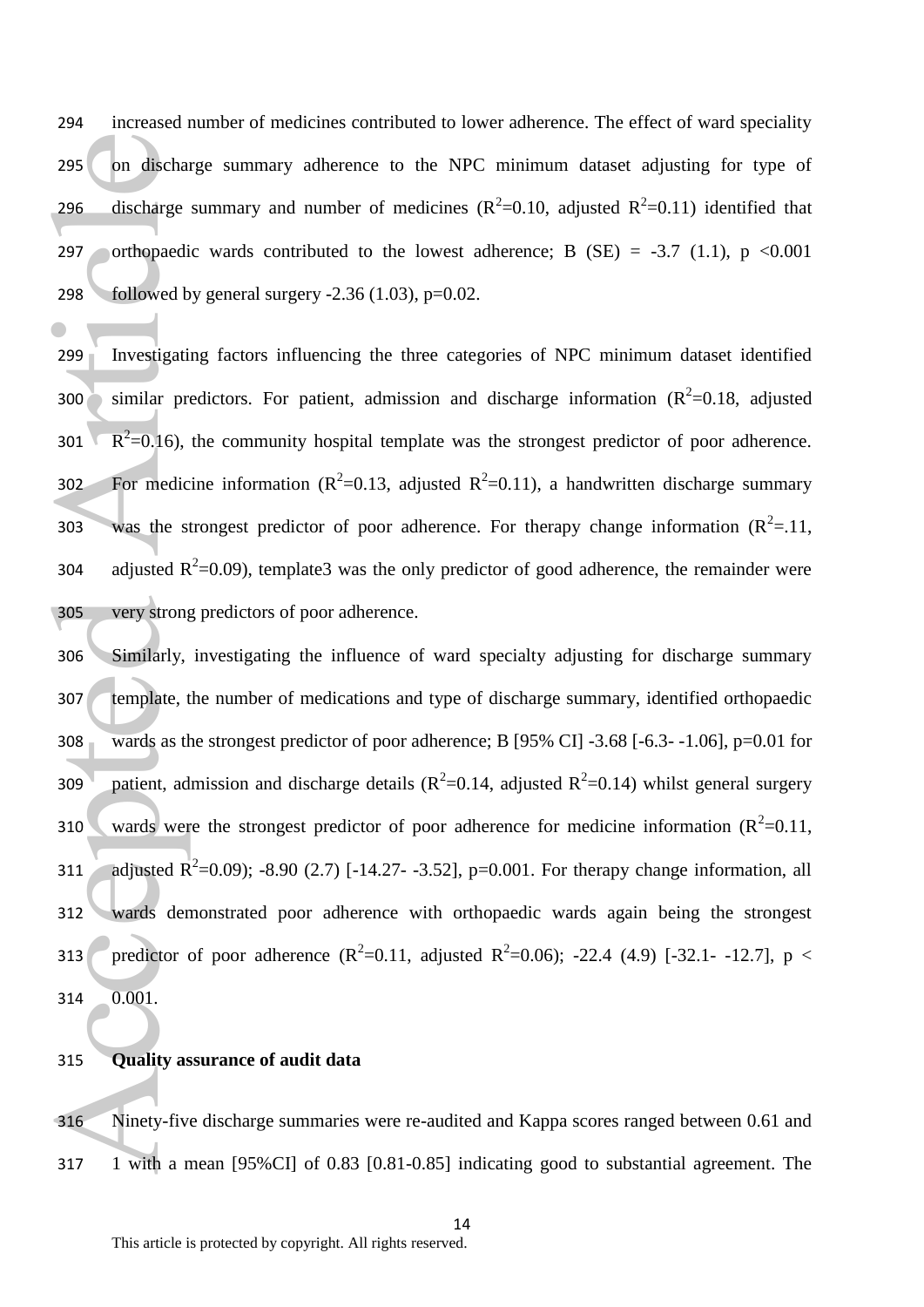weighted kappa score [95% CI] for legibility assessment was 0.86 [0.59-1] (p=0.001) indicating substantial agreement.

### **DISCUSSION**

 This study highlights that three years after the UK minimum dataset for discharge information transfer being stipulated, the requirements are not consistently met. The deviations identified reflect those of previous studies which have also cited allergy status, co- morbidities, medication history, details of medicines prescribed and rationale for therapy changes as common omissions [4-7, 12, 30,31, 40-41].

 Incomplete allergy status, omissions regarding medicines prescribed before admission and co-morbidities have been demonstrated to contribute to patient harm associated with unintended discontinuation or unsafe prescribing [26, 27]. Additionally, incomplete information regarding therapy changes and discharge medications might confuse primary care providers and contribute to time wastage while attempting to establish whether change was intentional. 319 indicating<br>320<br>321 DISCUSS<br>322 DISCUSS<br>323 This stud<br>324 informatio<br>325 deviations<br>326 morbiditie<br>changes as<br>328 Incomplet<br>4329 co-morbid<br>330 unintendec<br>331 informatio<br>332 care provid<br>332 care provid<br>332 care provid<br>33

 The lack of progress with discharge information communication is of concern. This study has identified predictors of non-adherence plus characteristics associated with increased adherence to NPC requirements. Recommendations to enhance discharge information transfer have therefore been proposed.

 Considerable variations were seen between hospitals; H3 demonstrated the greatest adherence. Notably, deviations between hospitals followed a similar pattern to the extent of discharge summary template adherence to the NPC minimum dataset. This is consistent with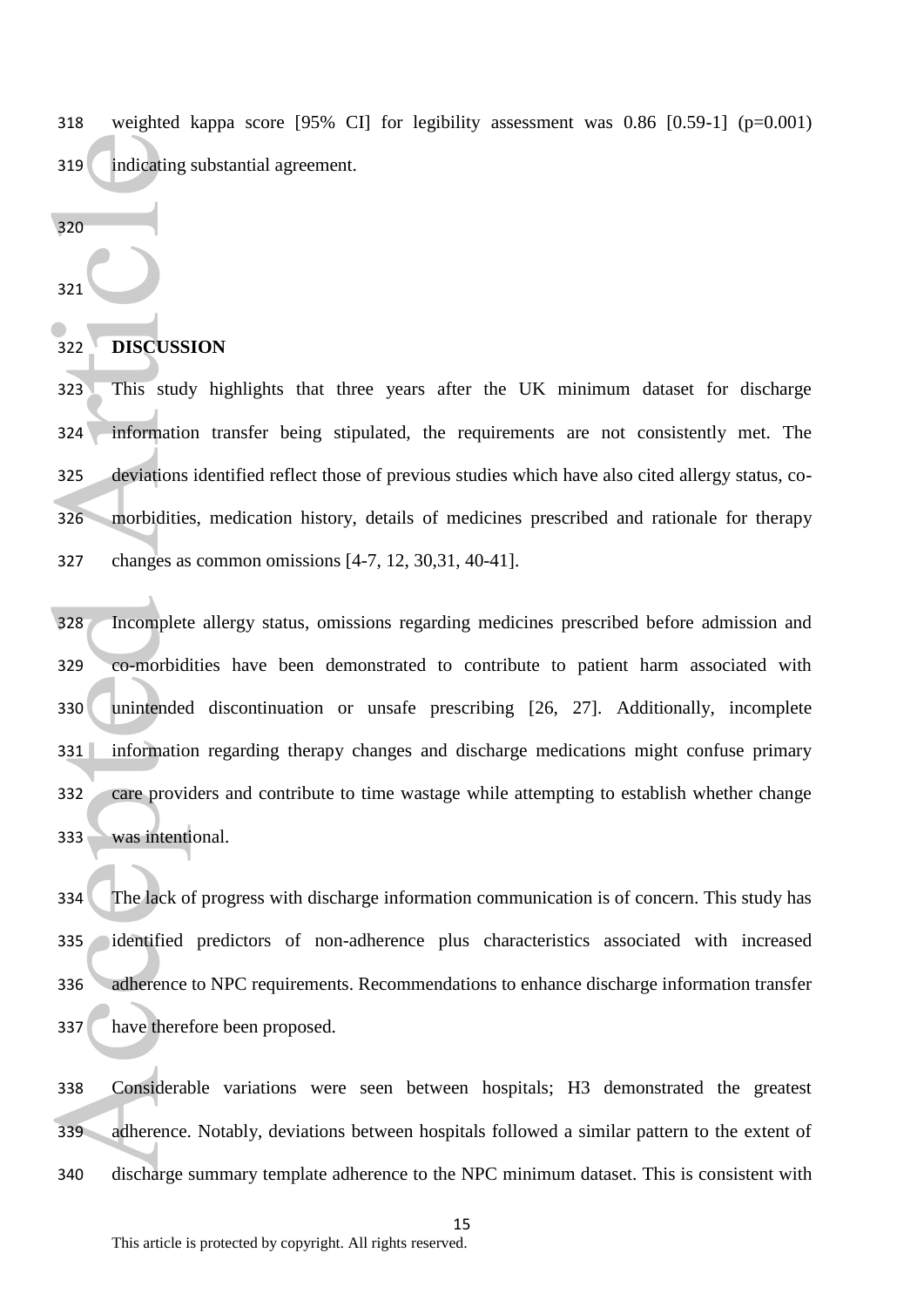previous research outlining that the use of a standardised discharge summary form resulted in more comprehensive and accurate communication of discharge information [11, 17].Similarly, this has been advocatedby the Health Informatics Unit at the UK Royal College of Physicians since 2008 [28].

 Electronic discharge summaries demonstrated better adherence to all NPC requirements compared to handwritten discharge summaries. Similar findings have been reported in previous studies with electronic discharge summaries reducing hand transcription and 348 allowing faster and uniform recording of discharge information [5, 10]. However, they have been associated with increased errors due to incorrect selection or user entry [14, 29]. This present study design did not allow for such errors in recording to be captured.

 The inverse relationship between adherence to the NPC minimum dataset and the number of prescribed medicines is intuitive and consistent with previous reports [30, 31]. When a patient is prescribed a medication there is an increased opportunity for communication errors.

 The poor performance of orthopaedic and general surgery wards is consistent with previous studies [3, 7, 24, 32]. Discharge summaries from these wards persistently recorded no rationale for therapy changes and provided incomplete information related to medicine and co-morbidity history. Patient short stay admissions for minor risk procedures within these care areas might contribute to a hospital team perception that the GP will decipher changes and continue patient care from the clinical history provided [33]. However, without comprehensive notification about post discharge treatment and full details of patient medicines, the GP might feel unable to continue patient care and maintain clinical responsibility [34]. Additionally, inattention to secondary conditions could explain these frequent deficits, this has been also suggested in a recent report in 2012 highlighting that errors occurred on discharge were more likely attributed to medicines unrelated to the 342 more cor<br>
343 17].Simila<br>
344 College of<br>
345 Electronic<br>
246 compared<br>
347 previous<br>
348 allowing f<br>
349 been assoc<br>
350 present stu<br>
351 The invers<br>
352 preseribed<br>
353 patient is p<br>
354 The poor p<br>
355 studies [3]<br>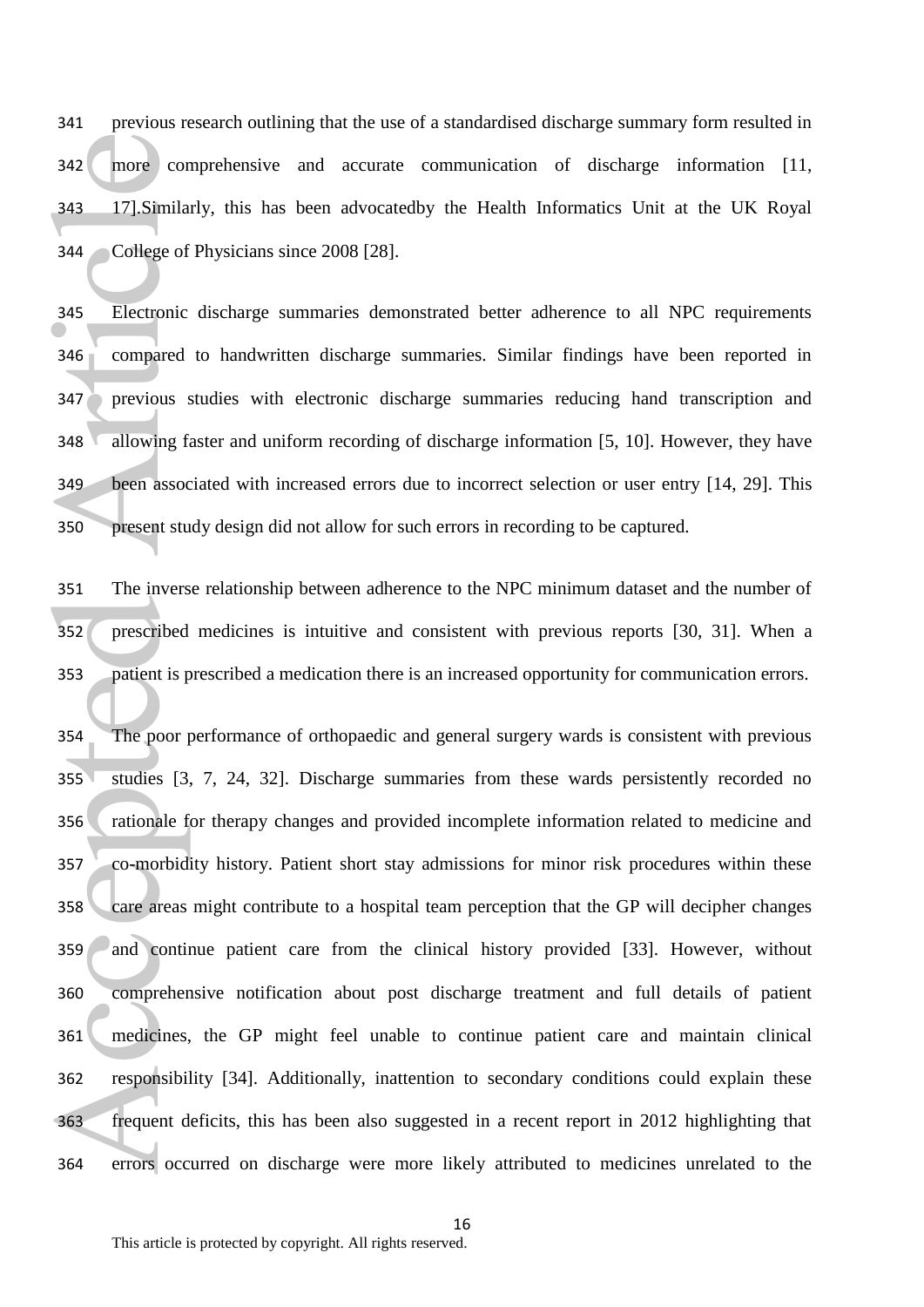primary diagnosis [35]. Inattention to secondary conditions and consequently medicines which are unrelated to the primary diagnosis might be of significant implication to patient care and safety; a national review in the USA including over 11 million discharged patients 368 from 2003-2004 highlighted that among patients who were readmitted within 30 days after a surgical discharge, 70.5% were for unrelated condition[36]. Thus, it is important to devote equal attention to all patient medicines.

 Further exploration of the factors contributing to variations in ward performance is warranted. This may be achieved through interviews with care providers at health transition points to enhance our understanding of the reasons underlying persistent deviations within individual wards and the contributors to good adherence within others. Such information might guide future intervention development and resource prioritisation.

 This study found no difference between profession types with respect to discharge summary adherence to the NPC minimum dataset or risk of discrepancy. This is, however, inconsistent with two large UK reports [15, 37] and smaller studies in USA and Europe [38, 39]which have indicated that trainee doctors are a contributing factor to increased risk of admission error. The absence of effect of profession type in the present audit could reflect the high proportion of discharge summaries with an unspecified profession or training level resulting 382 in a limited number of data points for this factor. Thus, no firm conclusion can be drawn on this regard warranting further work. 366 which are<br>367 care and s.<br>368 from 2003<br>369 surgical di<br>370 equal atten<br>371 Further e:<br>372 warranted.<br>373 points to 6<br>374 individual<br>375 might guid<br>375 might guid<br>375 might guid<br>375 with two 1<br>379 have indic<br>380 error.

 Our study is the first to report adherence levels to the NPC minimum dataset across an entire primary care trust. Whilst not generalisable to the whole of the UK, the audit has presented a large dataset representing various hospitals and specialities. This study is also the first to investigate a number of process, system and patient related factors predicting adherence to the NPC minimum dataset.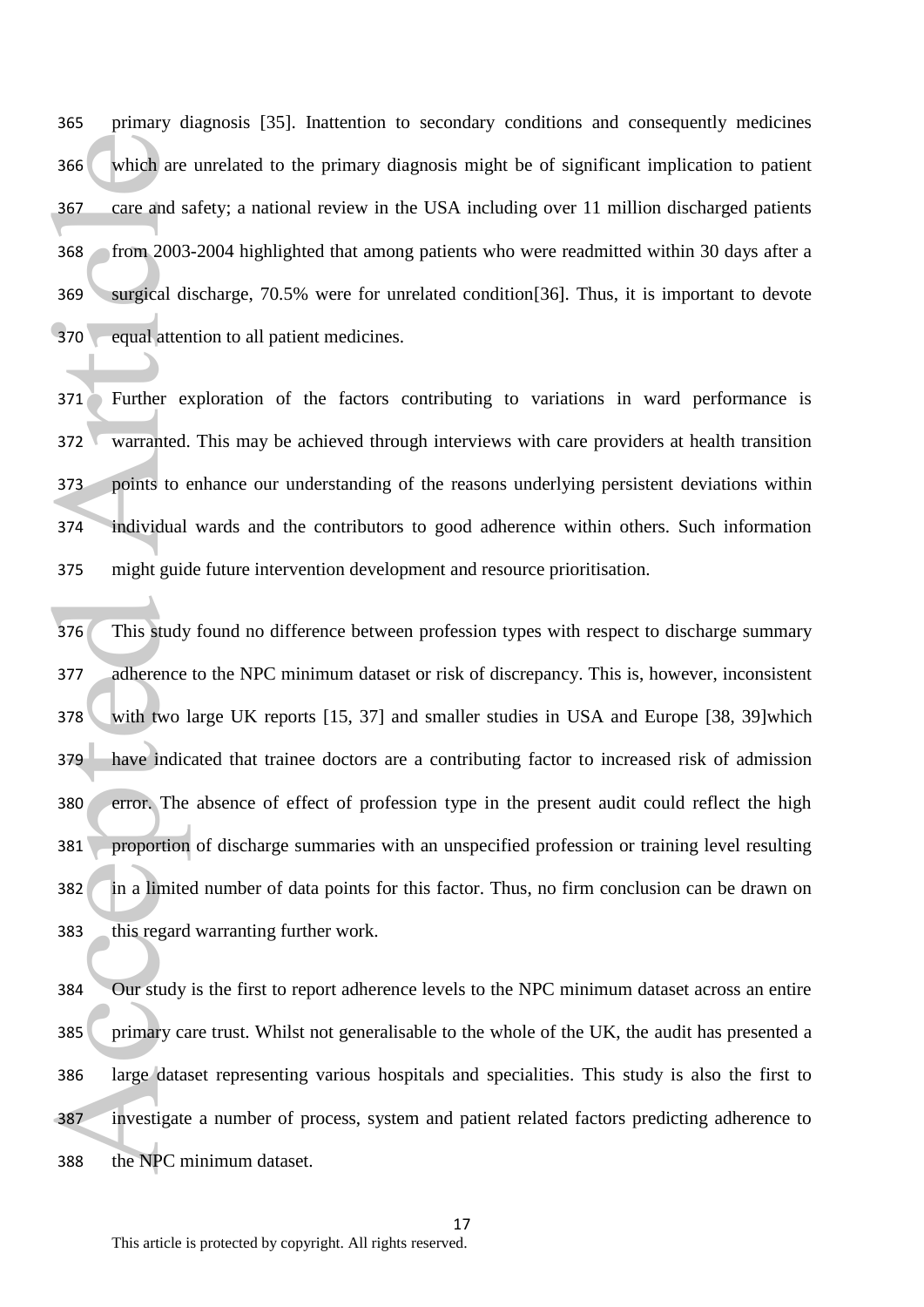However, the sampling strategy could have resulted in more than one discharge summary being received from the same hospital doctor which could in turn lead to less discrimination within the study results. The methodological approach of data collection by multiple people whilst affording a large sample size, introduced the potential for variations in quality. The audit process required the whole discharge summary to be reviewed to identify changes in therapy and rationales; it is possible that the reasons for change and additional information included in the body of the discharge summary may have been missed due to human error. Additionally, discharge summary adherence in our study was not graded on a discrete scale and therefore variation in quality might not have been fully captured by the simplistic yes/no criteria. Nevertheless, the quality assurance process demonstrated good to substantial agreement thus provides confidence in the presented data. 390 being rece<br>391 within the<br>392 whilst afformation<br>393 and therapy and therapy and therefore<br>396 and therefore<br>398 criteria. N<br>399 agreement<br>400 This study<br>401 dataset but<br>402 further wo<br>403 This study<br>403 This study<br>403

 This study has reported the magnitude of discharge summary adherence to the NPC minimum dataset but it is not possible to comment on the accuracy of information provided. Therefore, further work to capture the accuracy of information communication is necessary.

 This study has identified clear predictors of good adherence and thus allows recommendations to be developed. However, the amount of variance explained by the regression model was small and thus a substantial proportion remains unexplained warranting further work to explore other predictors which might contribute to the quality of discharge communication.

 Discharge summary template was identified as a significant predictor of the quality of discharge information. This valuable finding might help to promote the implementation of a standardised pro-forma across all NHS trusts. However, there were variations in the templates employed between wards within each hospital and the template representing the majority of discharge summaries generated from each hospital was audited. The lack of standardisation

```
18
```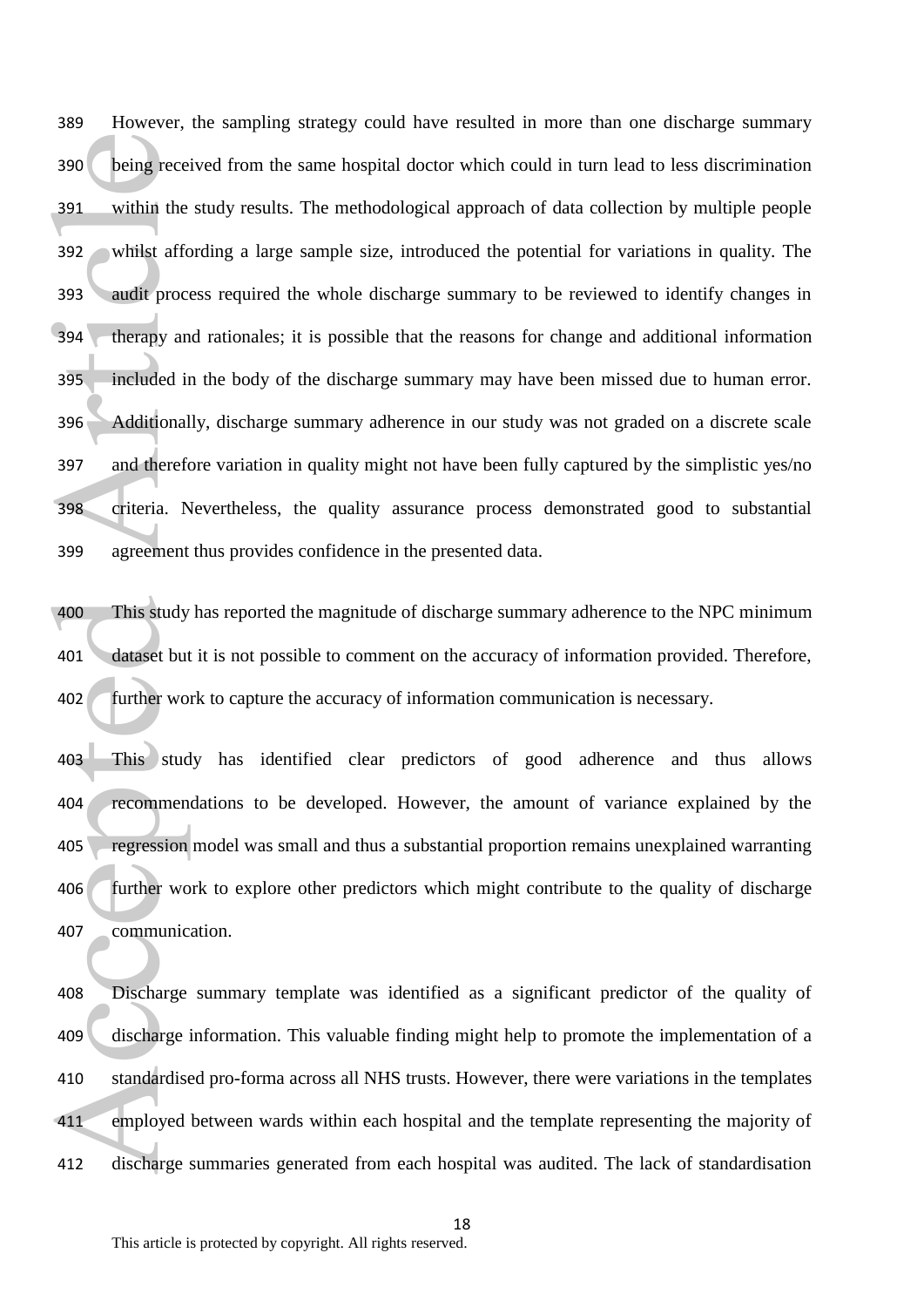and use of multiple templates may indicate variation in care standards and patient management between hospitals or wards. Therefore, it is impossible to determine from the present study design, the extent to which variation in template affected discharge summary 416 adherence; future work capturing these other variables may therefore be beneficial.

 Although the NPC is a government funded agency responsible for improving the quality of prescribing, there is no mandate for hospitals to adhere to thisguidance and the extent to which the guidance is utilised is unknown. There might be a need to widely publicise and mandate the use of the NPC minimum dataset by hospitals and UK health institutions. Of note is that the NPC criterion for discharge summaries to be received within two days post discharge was fulfilled by 70% of discharge summaries. Recent recommendations however, have placed greater emphasis on discharge summaries being sent within 24 hours of the patient being discharged [42]. 414 manageme<br>
415 present stt<br>
415 adherence;<br>
416 adherence;<br>
417 Although<br>
418 preseribing<br>
which the<br>
420 mandate tl<br>
421 note is tha<br>
422 discharge<br>
423 have place<br>
424 patient bei<br>
425 CONCLU<br>
426 The comp<br>
427 found

### **CONCLUSIONS**

 The completeness of discharge information communication in one primary care trust was found to be inadequate three years post issue of national standards. Comprehensive electronic 428 pro-forma incorporating all NPC minimum dataset requirements may improve the quality of discharge communication.

 Adherence to the NPC minimum dataset varies across care areas, identifying wards demonstrating poor adherence as well as good adherence is necessary to guide future interventions. Patients prescribed higher numbers of medicines need greater care whilst completing their discharge summary and communicating information upon care transition. However, such recommendations might be difficult to implement in an environment of multiple competing demands, thus it would be of value to identify the optimum method to implement and prioritise MR service provision to patients most likely to benefit.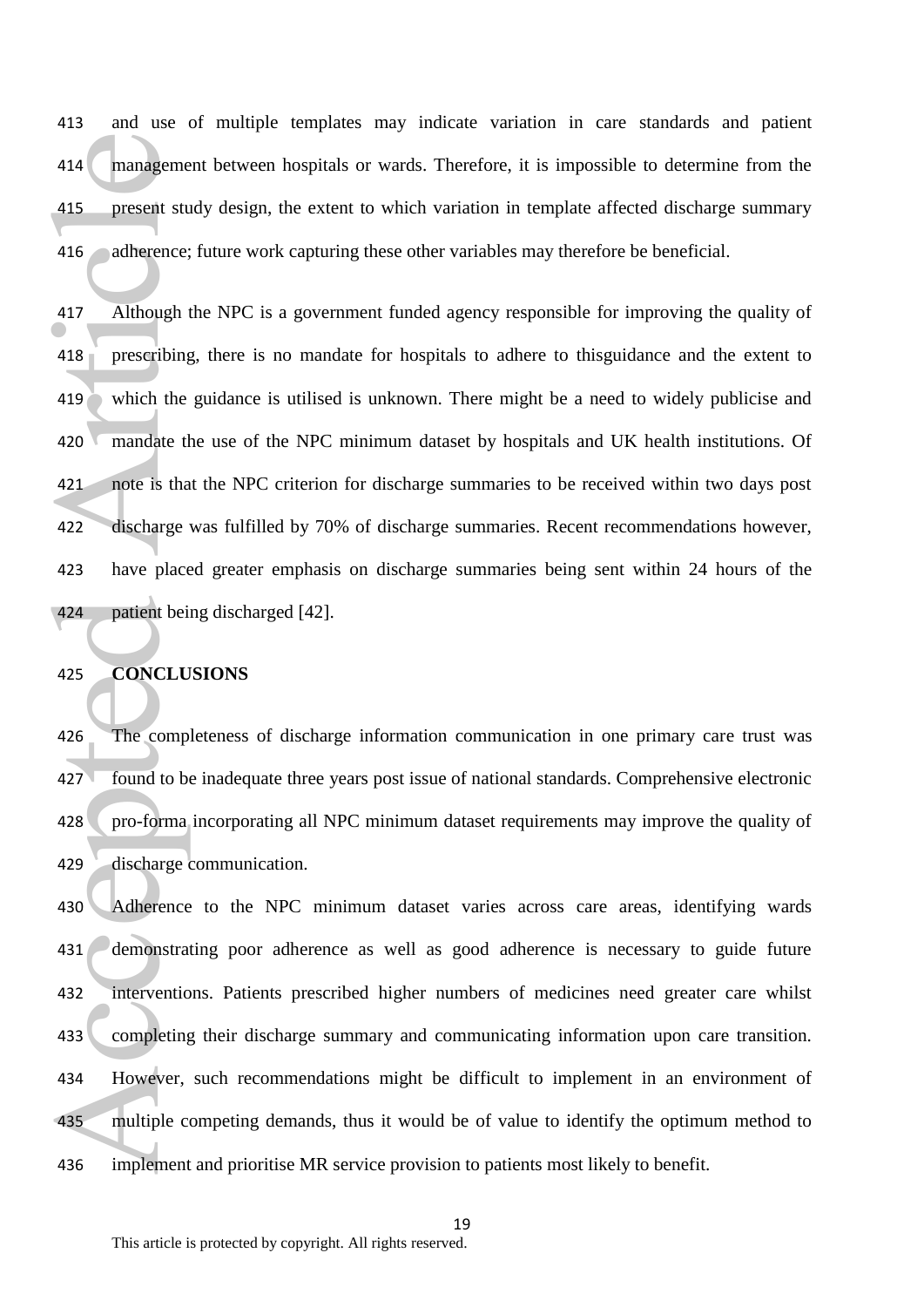

**Statement of conflicts of interest** 

 All authors have completed the Unified Competing Interest form at http://www.icmje.org/coi\_disclosure.pdf (available on request from the corresponding author) 443 and declare: no support from any organisation for the submitted work; no financial relationships with any organisations that might have an interest in the submitted work in the previous 3 years and no other relationships or activities that could appear to have influenced the submitted work. 438<br>
440<br>
441 All authority://www<br>
442 http://www<br>
443 and decla<br>
444 relationshi<br>
445 previous 3<br>
446 the submit<br>
447 ACKNOV<br>
448 The author<br>
449 Ian Small<br>
450

### **ACKNOWLEDGEMENT**

 The authors would like to acknowledge the valuable contribution of Mr John Wood and Mr Ian Small to this work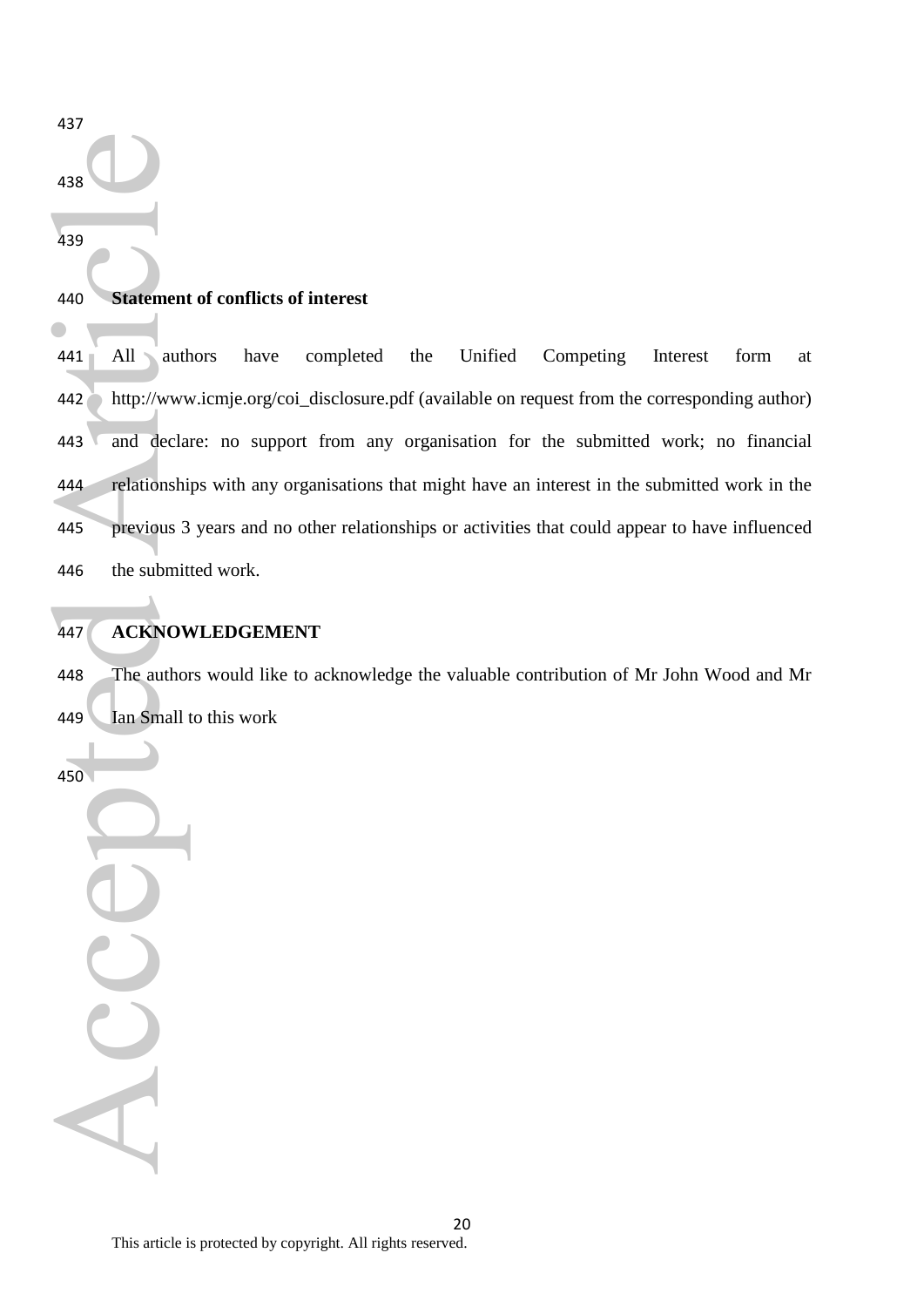### **REFRENCES**

- 1. World Health Organization. Patient Safety: Action on Patient Safety: High 5s. 2007. http://www.who.int/patientsafety/implementation/solutions/high5s/en/index.html (accessed 2 Mar 2013)
- 2. Institute for Healthcare Improvement. Prevent Adverse Drug Events Through Medication. Reconciliation. http://www.ihi.org/explore/adesmedicationreconciliation/Pages/default.aspx

(accessed 2 Mar 2013)

- 3. East & South East England specialist pharmacy services. Results of a Collaborative Audit of Pharmacy- Led Medicine Reconcilaition (MR) in 56 trusts across E&SE England. 2010. 460 http://www.acutemedicine.org.uk/index.php?option=com\_docman&task=cat\_view&gid=21 461 &  $\&$ amp; Itemid=21 (accessed 2 Mar 2013) 452 1. World<br>453 http://www<br>454 2013)<br>455 2. Instituted Article Reconciliat<br>456 Reconciliat<br>457 (accessed 2<br>458 3. East &<br>459 Pharmacy-<br>460 http://www<br>461 &amp;Item<br>462 4. Ellitt (463 from an Au<br>464 5. Grimes<br>465 PO. Medic
- 4. Ellitt G, Engblom E, Aslani P, Westerlund T, Chen T. Drug related problems after discharge from an Australian teaching hospital. Pharm World Sci 2010; 32: 622-30.
- 5. Grimes TC, Duggan CA, Delaney TP, Graham IM, Conlon KC, Deasy E, Jago-Byrne MC, Brien PO. Medication details documented on hospital discharge: cross sectional observational study of factors associated with medication non reconciliation. Br J Clin Pharmacol 2011; 71: 449-57.
- 6. Witherington E, Pirzada O, Avery A. Communication gaps and readmissions to hospital for patients aged 75 years and older: observational study. BMJ Qual Saf 2008; 17: 71-75.
- 7. Unroe KT, Pfeiffenberger T, Riegelhaupt S,Jastrzembski J, Lokhnygina Y, Colón-Emeric C, Inpatient medication reconciliation at admission and discharge: A retrospective cohort study of age and other risk factors for medication discrepancies. Am J Geriatr Pharmacother 2010; 8: 115-26.
- 472 8. Care Quality Commission, Managing patients' medicines after discharge from hospital 2009. Available at: http://www.cqc.org.uk/public/reports-surveys-and-reviews/reports/cqc-annual-report-
- 2009/10/driving-improvement/looking-parv. (accessed 20 Mar 2014)
- 9. East & South East England specialist pharmacy services. Which patient benefit most from the medicines reconcilaition? A collaborative evaluation of the outcomes of pharmacy-led medicine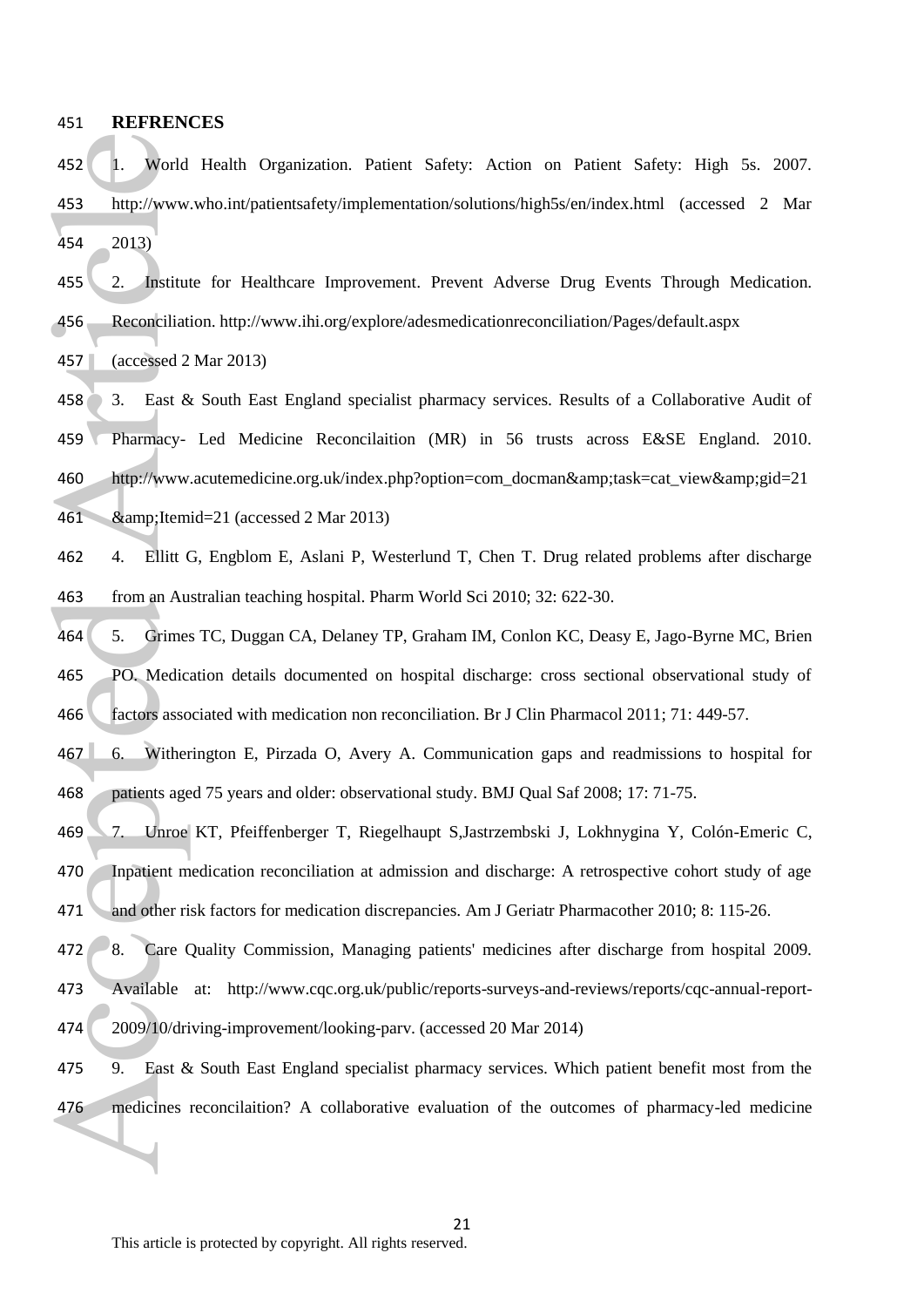- reconciliation in various care areas, 2011. Avalible at: http://www.medicinesresources.nhs.uk/ (accessed 2 Mar 2013)
- 10. Kripalani S, LeFevre F, Phillips CO, Williams MV, Basaviah P, Baker DWl. Deficits in Communication and Information Transfer Between Hospital-Based and Primary Care Physicians: Implications for Patient Safety and Continuity of Care. JAMA 2007; 297: 831-41. 478 (accessed 2<br>479 10. Kripal:<br>480 Communic:<br>481 Implication<br>482 11. Paters<br>483 Feasibility<br>484 Group. Can<br>485 12. Horwii<br>486 JP, Fogerty<br>12. Horwii<br>486 JP, Fogerty<br>1487 medical cer<br>488 13. Scullar<br>489 hospital an<br>490 56-
- 11. Paterson JM, Allega RL. Improving communication between hospital and community physicians.
- Feasibility study of a handwritten, faxed hospital discharge summary. Discharge Summary Study Group. Can Fam Physician 1999; 45: 2893.
- 12. Horwitz LI, Jenq GY, Brewster UC, Kanade S, Van Ness PH, Araujo KL, Ziaeian B, Moriarty
- JP, Fogerty RL, Krumholz HM. Comprehensive quality of discharge summaries at an academic medical center. J Hosp Med 2013; 8: 436-43.
- 13. Scullard P, Iqbal, N, White LA, Olla E, Thomson GA. Improved communication between hospital and general practice using online patient discharge summaries. J Telemed Telecare 2007;13: 56-58.
- 14. Jansen JO, Grant IC. Communication with general practitioners after accident and emergency attendance: computer generated letters are often deficient. Emerg Med J 2003; 20: 256-57.
- 15. Dornan T, Ashcroft, D., Heathfield, H., Lewis, P., Miles, J., Taylor, D., Tully M., Wass, V. An in
- depth investigation into causes of prescribing errors by foundation trainees in relation to their medical education - EQUIP study. Available at: http://www.gmc-uk.org/. (accessed 6Apr 2013)
- 16. .Tulloch AJ, Fowler GH, McMullan JJ, Spence JM. Hospital discharge reports: content and design. BMJ 1975; 4: 443-446.
- 17. Rogers K, Tierney M, Singh A, McLean W. Assessment of a seamless care prescription/discharge notes form. Can J Hosp Pharm 2003; 56: 14-23.
- 18. Pippins JR, Gandhi TK, Hamann C, Ndumele CD, Labonville SA, Diedrichsen EK, Carty MG,
- Karson AS, Bhan I, Coley CM, Liang CL, Turchin A, McCarthy PC, Schnipper JL.Classifying and
- predicting errors of inpatient medication reconciliation. J Gen Intern Med 2008; 23: 1414-22.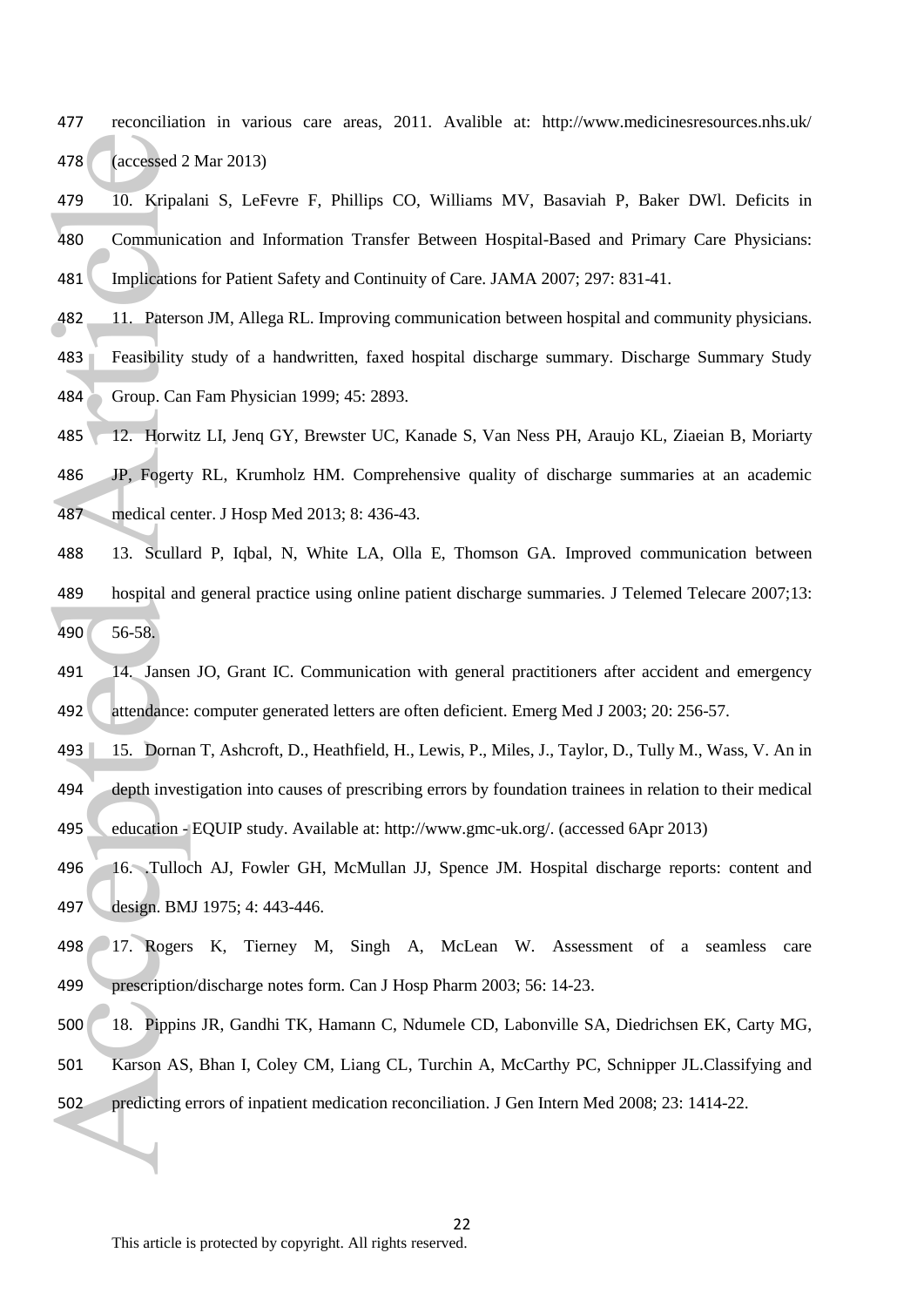- 19. Tulner LR, Kuper IM, Frankfort SV, van Campen JP, Koks CH, Brandjes DP, Beijnen JH. Discrepancies in reported drug use in geriatric outpatients: Relevance to adverse events and drug-drug interactions. Am J Geriatr Pharmacother 2009; 7: 93-104.
- 20. National prescribing centre, Medicines Reconciliation: A Guide to Implementation. 2008. http://www.npc.nhs.uk/improving\_safety/medicines\_reconciliation/implement.php (accessed 2 Mar 2013) 504 Discrep<br>
505 interact<br>
506 20. Na<br>
507 http://w<br>
508 2013)<br>
509 21. Re<br>
510 records<br>
511 22. Vi<br>
511 22. Vi<br>
512 2005;
- 21. Rodriguez-Vera FJ, Marin Y, Sanchez A,Borrachero C, Pujol E. Illegible handwriting in medical 510 records. J R Soc Med 2002; 95: 545.
- 22. Viera AJ, Garrett JM. Understanding interobserver agreement: the kappa statistic. Fam Med 2005; 37**:** 360-63.
- 23. Jakobsson U, Westergren A. Statistical methods for assessing agreement for ordinal data. Scand J Caring Sci 2005; 19: 427-31.
- 24. Bell CM, Rahimi Darabad P, Orner AI. Discontinuity of chronic medications in patients discharged from the intensive care unit. J Gen Intern Med 2006; 21**:** 937-41.
- 25. Ismail ZF, Ismail TF, Wilson AJ. Improving safety for patients with allergies: an intervention for improving allergy documentation. Clinical Governance: An International Journal 2008; 13: 86-94.
- 26. Boockvar K, Fishman E, Kyriacou CK, Monias A, Gavi S, Cortes T. Adverse events due to discontinuations in drug use and dose changes in patients transferred between acute and long-term care facilities. Arch Intern Med 2004; 164: 545-50. 515 24. Bell C<br>
516 discharged<br>
517 25. Ismail<br>
518 improving a<br>
519 26. Boock<br>
520 discontinua<br>
521 care facilities<br>
522 27. Forster<br>
522 28. Medica<br>
524 28. Medica<br>
525 discharge 1<br>
526 http://www<br>
525 discharge 1<br>
526 h
- 27. Forster AJ, Murff HJ, Peterson JF, Gandhi TK,Bates DW. The incidence and severity of adverse events affecting patients after discharge from the hospital. Ann Intern Med 2003; 138: 161-67.
- 28. Medical record content structure standards for hospital practice: admission, handover and discharge records. Health Informatics Unit, the UK Royal College of Physicians. Avalible at:
- http://www.rcplondon.ac.uk/resources/medical-record-content-structure-standards-hospital-practice-
- admission-handover-and-discha. (accessed 20 Feb 2014)
- 29. Pillai A, Thomas SS, Garg M. The electronic immediate discharge document: experience from the South West of Scotland. Inform Prim Care 2004; 12: 67-73.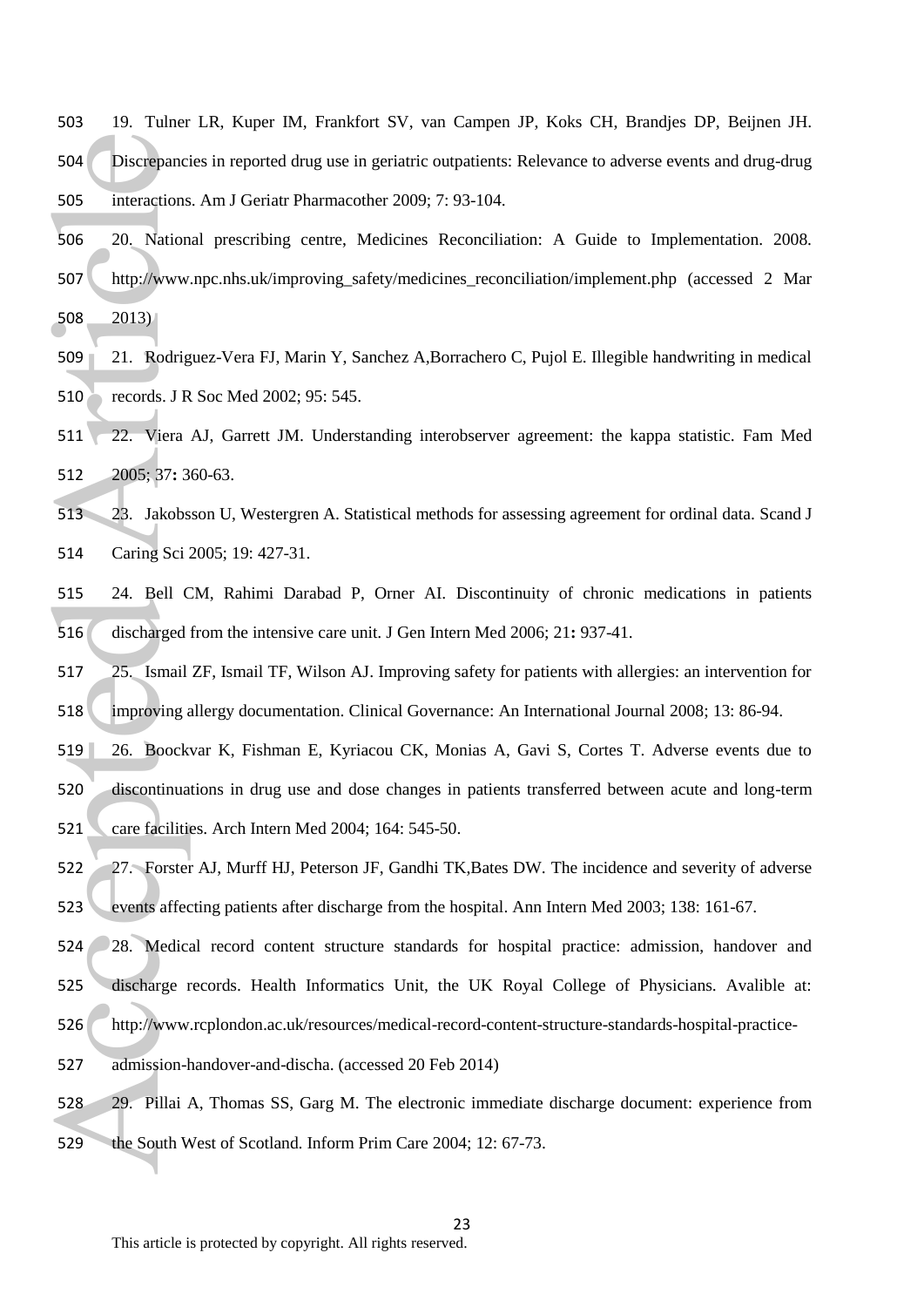- 30. Grimes T, Delaney T, Duggan C, Kelly J, Graham I. Survey of medication documentation at hospital discharge: Implications for patient safety and continuity of care. Ir Med J 2008; 177: 93-97.
- 31. Perren A, Previsdomini M, Cerutti B, Donghi D, Marone C. Omitted and unjustified medications in the discharge summary. BMJ Quality and Safety 2009; 18 :205.
- 32. Weiner BK, Venarske J, Yu M, Mathis K. Towards the reduction of medication errors in
- orthopedics and spinal surgery: outcomes using a pharmacist-led approach. Spine 2008; 33: 104-07.
- 33. Tully MP, Cantrill JA. Insights into creation and use of prescribing documentation in the hospital
- medical record. J Eval Clin Pract 2005; 11: 430-37.
- 34. Sibbald B, Wilkie P, Raftery J, Anderson S, Freeling P. Prescribing at the hospital-general practice interface. II: Impact of hospital outpatient dispensing policies in England on general practitioners and hospital consultants. BMJ 1992; 304: 31. 531 hospital dis<br>
532 31. Perren<br>
533 in the disch<br>
534 32. Weine<br>
535 orthopedics<br>
536 33. Tully I<br>
537 medical rec<br>
538 34. Sibbal<br>
539 practice in<br>
540 practitioner<br>
541 35. Ziaeia<br>
542 Understand<br>
543 1513-20.<br>
544 36.
- 35. Ziaeian B, Araujo KB, Ness P, Horwitz L. Medication Reconciliation Accuracy and Patient
- Understanding of Intended Medication Changes on Hospital Discharge. J Gen Intern Med 2012; 27: 1513-20.
- 36. Jencks SF, Williams MV, Coleman EA. Rehospitalizations among patients in the Medicare fee-for-service program. N Engl J Med 2009; 360: 1418-28.
- 37. Abdel-Qader DH, Harper L, Cantrill JA, Tully MP. Pharmacists Interventions in Prescribing Errors at Hospital Discharge: An Observational Study in the Context of an Electronic Prescribing
- System in a UK Teaching Hospital. Drug Saf 2010; 33: 1027-44.
- 38. McMillan TE, Allan W, Black PN. Accuracy of information on medicines in hospital discharge summaries. Intern Med J.2006; 36: 221-25.
- 39. Midlöv P, Bergkvist A, Bondesson Å, Eriksson T, Höglund P. Medication errors when
- transferring elderly patients between primary health care and hospital care. Pharm World Sci 2005; 27: 116-20.
- 40. Wilson S, Ruscoe W, Chapman M, Miller R. General practitioner–hospital communications: A review of discharge summaries J Qual Clin Pract 2001; 21: 104-08.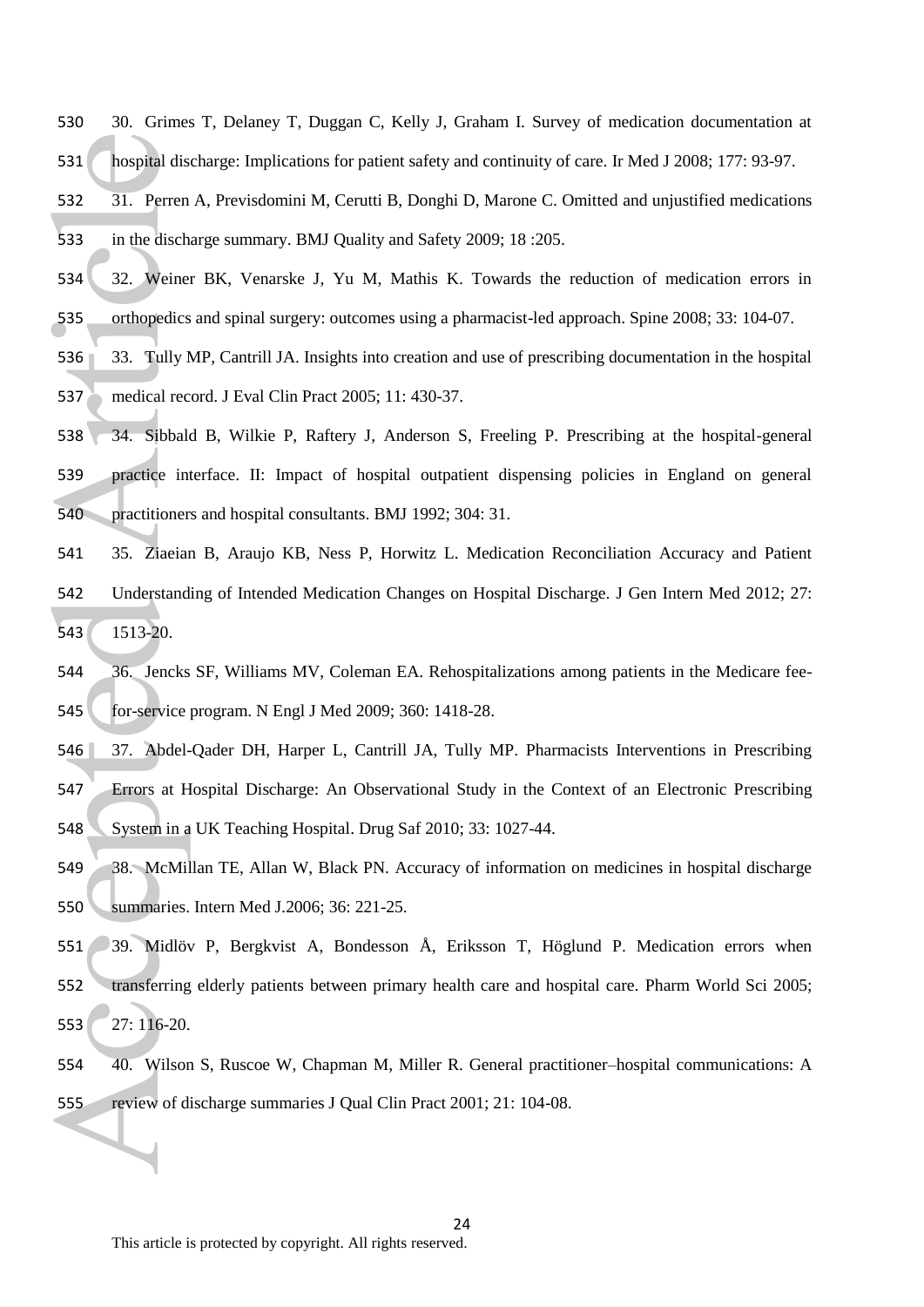- 41. Wong JD, Bajcar JM, Wong GG, Alibhai SMH, Huh JH, Cesta A, Pond GR, Fernandes OA. Medication Reconciliation at Hospital Discharge: Evaluating Discrepancies. Ann Pharmacother. 2008;42:1373-9.
- 42. Barr R, Chin KY, Yeong K. Improving transmission rates of electronic discharge summaries to GPs. BMJ Quality Improvement Reports 2013; 2.

Accepted Article  $\overline{1}$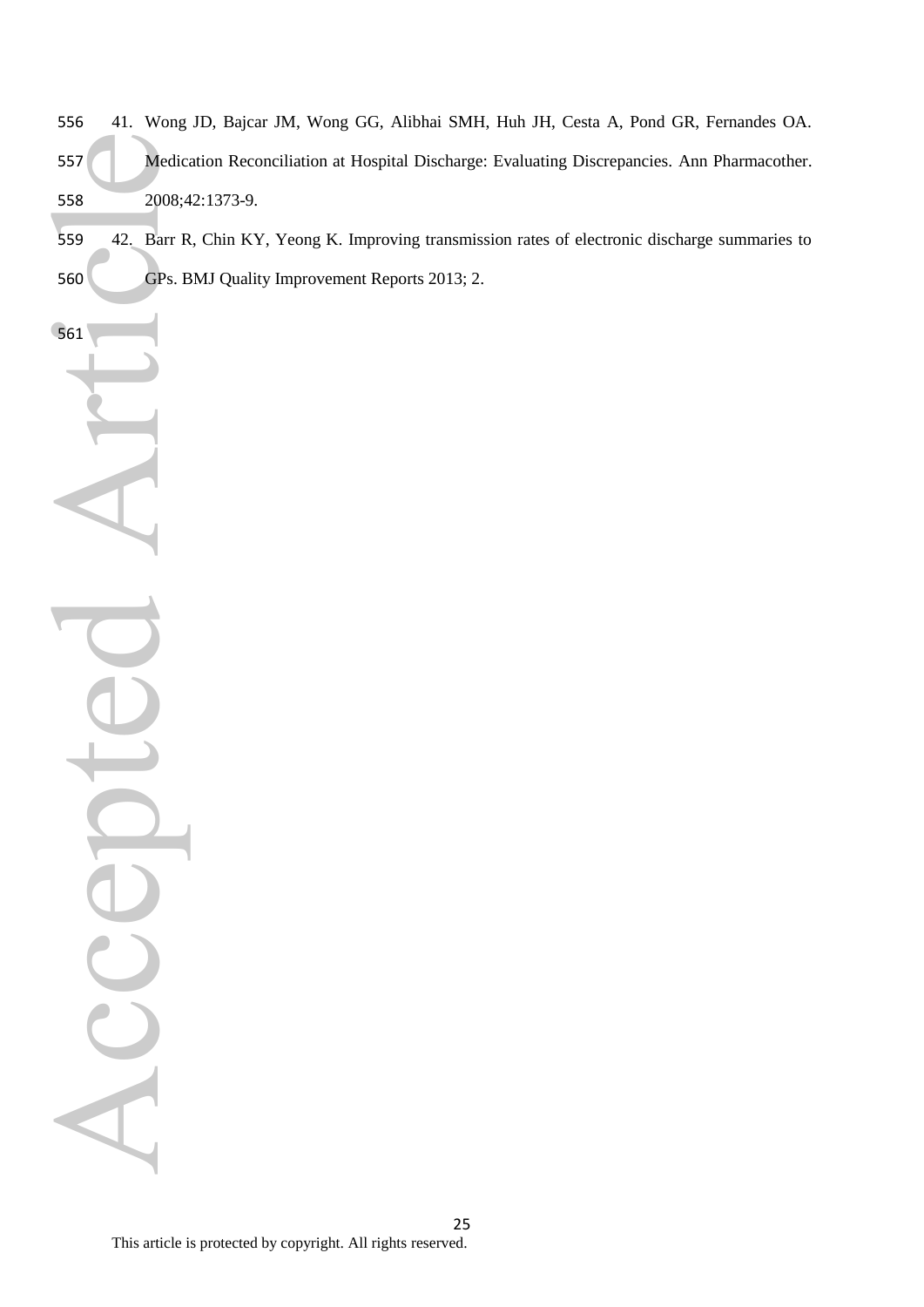| 562                                                                                                                                                                                                                                                                                                                                                                                                                                                                                                                                                |
|----------------------------------------------------------------------------------------------------------------------------------------------------------------------------------------------------------------------------------------------------------------------------------------------------------------------------------------------------------------------------------------------------------------------------------------------------------------------------------------------------------------------------------------------------|
| Table 1 The NPC minimum dataset of information recommended in primary care following<br>discharge from hospital*                                                                                                                                                                                                                                                                                                                                                                                                                                   |
| Complete and accurate patient details, i.e. full name, date of birth, weight if under 16 year,                                                                                                                                                                                                                                                                                                                                                                                                                                                     |
| NHS/unit number, consultant, ward, date of admission, date of discharge.                                                                                                                                                                                                                                                                                                                                                                                                                                                                           |
| The diagnosis of the presenting condition plus co-morbidities<br>2.                                                                                                                                                                                                                                                                                                                                                                                                                                                                                |
| Procedures carried out<br>3.                                                                                                                                                                                                                                                                                                                                                                                                                                                                                                                       |
| A list of all medicine prescribed for the patient on discharge from hospital (and not just those<br>4.                                                                                                                                                                                                                                                                                                                                                                                                                                             |
| dispensed at the time of discharge)                                                                                                                                                                                                                                                                                                                                                                                                                                                                                                                |
| Dose, frequently, formulation and route of all the medicine listed<br>5.                                                                                                                                                                                                                                                                                                                                                                                                                                                                           |
| Medicine stopped and started, with reasons<br>6.                                                                                                                                                                                                                                                                                                                                                                                                                                                                                                   |
| Length of courses where appropriate (e.g. antibiotics)<br>7.                                                                                                                                                                                                                                                                                                                                                                                                                                                                                       |
| Details of increasing, or decreasing dose regimens (e.g. insulin, warfarin, oral corticosteroids)<br>8.<br>Known allergies, hypersensitivities and previous drug interactions<br>9.                                                                                                                                                                                                                                                                                                                                                                |
| 10. Any additional patient information provided such as corticosteroid record cards, anticoagulant                                                                                                                                                                                                                                                                                                                                                                                                                                                 |
| books                                                                                                                                                                                                                                                                                                                                                                                                                                                                                                                                              |
| 11. This information should be clear, unambiguous and legible and should be available to the GP as                                                                                                                                                                                                                                                                                                                                                                                                                                                 |
| soon as possible. Ideally, this should be within two working days of the patient's discharge                                                                                                                                                                                                                                                                                                                                                                                                                                                       |
| *All the NPC minimum dataset criteria listed above were included in the audit standards except "procedures carried out"<br>and "additional information related to corticosteroid record cards or anticoagulant books". This was because it was not<br>possible to identify whether procedures were carried out when thisinformation was not recorded in the discharge summary<br>and the audit was conducted retrospectively so it was not possible to identify whether a patient was provided with the<br>relevant record card or logbook.<br>563 |
|                                                                                                                                                                                                                                                                                                                                                                                                                                                                                                                                                    |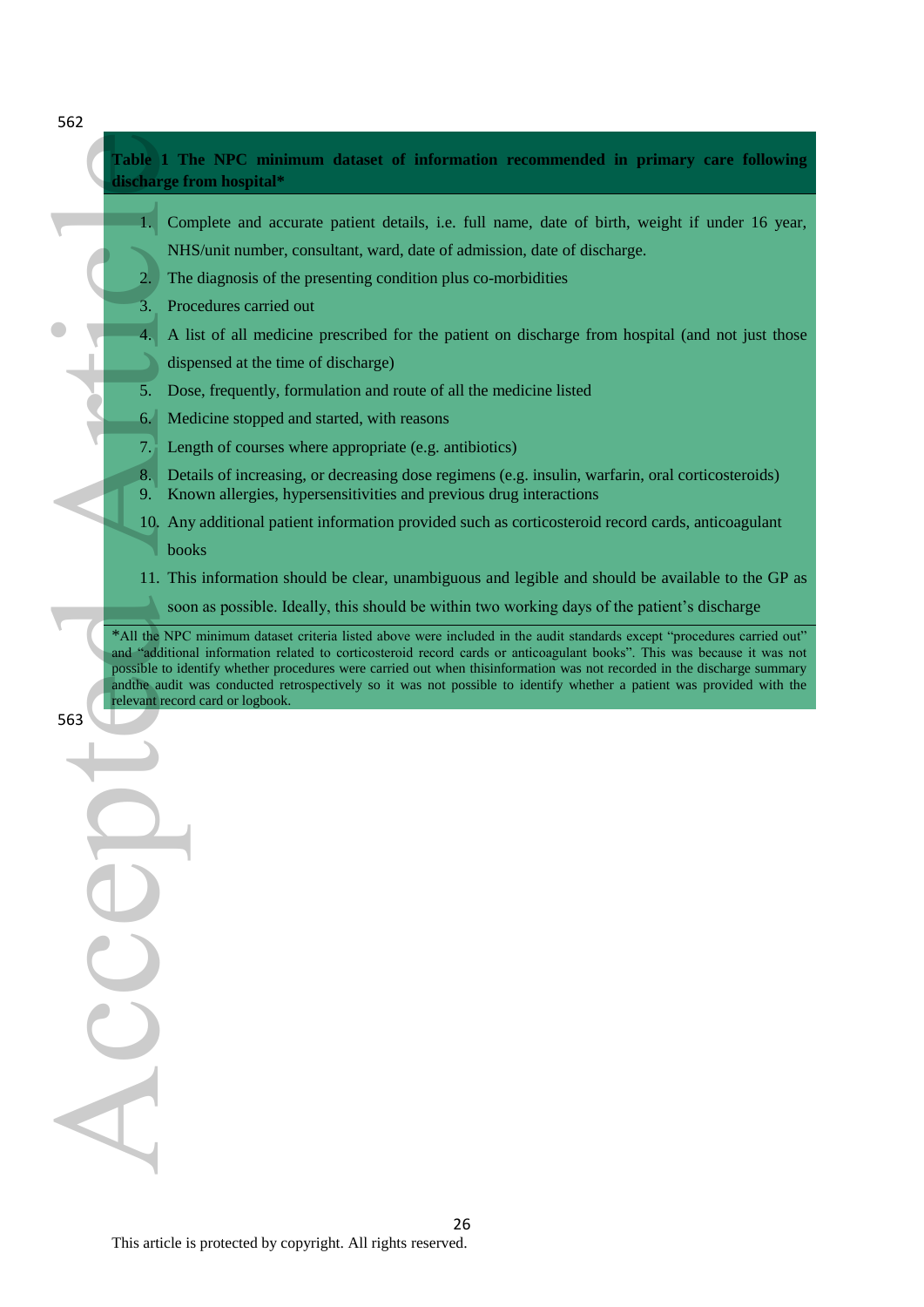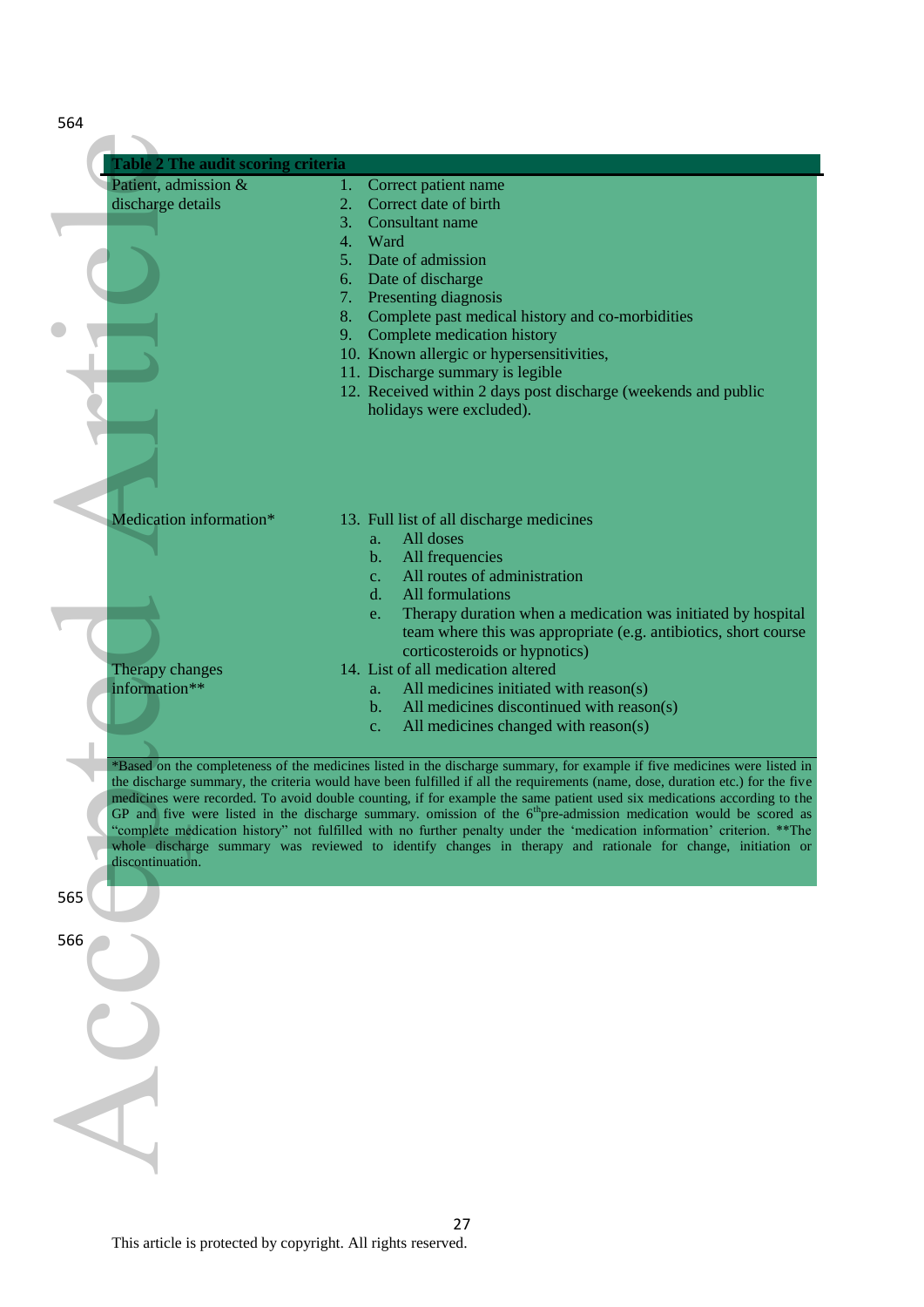**Tables** 

|                                                                                                                                                  | <b>Measure</b>         | H1<br>$n = 715$ | H2<br>$n=57$ | <b>H3</b><br>$n=136$                   | <b>H4</b><br>$n=55$ | <b>H5</b><br>$n=2,368$ | <b>Community</b><br>hospitals<br>$n=52$ | <b>Others</b><br>$n=61$ | <b>Total</b><br>$N = 3,444$ |
|--------------------------------------------------------------------------------------------------------------------------------------------------|------------------------|-----------------|--------------|----------------------------------------|---------------------|------------------------|-----------------------------------------|-------------------------|-----------------------------|
| <b>Patient demographics</b>                                                                                                                      |                        |                 |              |                                        |                     |                        |                                         |                         |                             |
| Age                                                                                                                                              | Median (IQ) 67 (45,81) |                 |              | 59 (46,70) 60.5 (39.3,76.8) 73 (57,80) |                     | 66.0(46,79)            | 76.0 (70.3,84.8)                        | $65.0(46.5-76)$         | 66 (46,80)                  |
| Female                                                                                                                                           | $N(\%)$                | 371 (51.9)      | 22(38.6)     | 81 (59.6)                              | 27(49.1)            | 1194(50.4)             | 26(50.0)                                | 32(52.5)                | 1,753(50.9)                 |
| No. of medicines                                                                                                                                 | Median (IQ)            | 5(2,8)          | 6(2,8)       | 6(3,10)                                | 5(3,8)              | 6(2,8)                 | 6(3,10)                                 | 6(3,9)                  | 5(2,8)                      |
| <b>Hospital</b> stay                                                                                                                             | Median (IQ)            | 4(2,8)          | 3(1.5,8)     | 3(2,6)                                 | 4.5(2,13)           | 4.5(2,8)               | 13(5,36)                                | 4.5(2,10)               | 4(2,8)                      |
| Time of discharge summary arrival Median (IQ)                                                                                                    |                        | 2(2,8)          | 2(2,4)       | 1(0,2)                                 | 2(1,2.5)            | 2(1,3)                 | 2(2,4)                                  | 2(1,3)                  | 2(1,3)                      |
| <b>Type of discharge summary</b>                                                                                                                 |                        |                 |              |                                        |                     |                        |                                         |                         |                             |
| Electronic discharge summaries                                                                                                                   | N(%)                   | 110(15.4)       | 29(50.9)     | 126(92.6)                              | 25(45.5)            | 2,211(93.4)            | 30(57.7)                                | 39(63.9)                | 2,570(74.6)                 |
| <b>Type of admission</b>                                                                                                                         |                        |                 |              |                                        |                     |                        |                                         |                         |                             |
| <b>Unplanned</b> admission                                                                                                                       | N(%)                   | 433(60.6)       | 28(49.1)     | 20(14.7)                               | 41(74.5)            | 1591(67.2)             | 30(57.7)                                | 25(41.0)                | 2,168(63.0)                 |
| Unspecified type of admission                                                                                                                    | N(%)                   | 106(14.8)       | 10(17.5)     | 92(67.6)                               |                     | 128(5.4)               | 14(26.9)                                | 15(26.6)                | 365(10.6)                   |
| <b>Ward specialities</b>                                                                                                                         |                        |                 |              |                                        |                     |                        |                                         |                         |                             |
| Medicine for Elderly                                                                                                                             | N(%)                   | 73(10.2)        | 3(5.3)       | 21(15.4)                               | 1(1.8)              | 454(19.2)              | 7(13.5)                                 | 5(8.2)                  | 564 $(16.4)$                |
| Urology                                                                                                                                          | N(%)                   | 76(10.6)        | 4(7.0)       | 25(18.4)                               | 2(3.6)              | 292(12.3)              | 2(3.8)                                  | 2(3.3)                  | 403(11.7)                   |
| General surgery                                                                                                                                  | N(%)                   | 54(7.6)         | 8(14.0)      | 1(0.7)                                 | 10(18.2)            | 244(10.3)              | 3(5.8)                                  | 1(1.6)                  | 321(9.3)                    |
| Thoracic                                                                                                                                         | N(%)                   | 27(3.8)         | 1(1.8)       | 5(3.7)                                 |                     | 210(8.9)               | $\sim$                                  |                         | 243(7.1)                    |
| Cardiology                                                                                                                                       | N(%)                   | 24(3.4)         | 4(7.0)       | 5(3.7)                                 | 3(5.5)              | 195(8.2)               | 1(1.9)                                  | 3(4.9)                  | 235(6.8)                    |
| Orthopaedic                                                                                                                                      | N(%)                   | 62(8.7)         | 4(7.0)       | 3(2.2)                                 | 7(12.7)             | 137(5.8)               | 3(5.8)                                  | 7(11.5)                 | 223(6.5)                    |
| Paediatrics                                                                                                                                      | N(%)                   | 63(8.8)         | 2(3.5)       | 6(4.4)                                 | $\sim$              | 131(5.5)               | 1(1.9)                                  | $\omega_{\rm{eff}}$     | 203(5.9)                    |
| General medicine                                                                                                                                 | N(%)                   | 70(9.8)         | 1(1.8)       | 40(29.4)                               | 9(16.4)             | 65(2.7)                | 2(3.8)                                  | 2(3.8)                  | 189(5.5)                    |
| Gynaecology                                                                                                                                      | N(%)                   | 21(2.9)         | 4(7.0)       | 13(9.6)                                | 2(3.6)              | 105(4.4)               | $\sim 10$                               | 4(6.6)                  | 149(4.3)                    |
| Oncology                                                                                                                                         | N(%)                   | 10(1.4)         | 6(10.5)      | 1(0.7)                                 | $\sim 10$           | 121(5.1)               | 2(3.8)                                  | 1(1.6)                  | 141(4.1)                    |
| Gastroenterology                                                                                                                                 | N(%)                   | 26(3.6)         | 2(3.5)       | 2(1.5)                                 | 4(7.3)              | 90(3.8)                | $\sim$                                  | 8(13.1)                 | 132(3.8)                    |
| Others*                                                                                                                                          | $N(\%)$                | 65(9.1)         | 15(26.3)     | 9(6.6)                                 | 15(27.3)            | 266(11.2)              | 9(17.3)                                 | 14(23.0)                | 393(11.4)                   |
| <b>Unspecified specialities</b>                                                                                                                  | $N(\%)$                | 144(20.1)       | 3(5.3)       | 5(3.7)                                 | 2(3.6)              | 58(2.4)                | 22(42.3)                                | 14(23.0)                | 248(7.2)                    |
| <b>Profession types</b>                                                                                                                          |                        |                 |              |                                        |                     |                        |                                         |                         |                             |
| <b>Doctors</b>                                                                                                                                   | N(%)                   | 602(84.2)       | 40(70.2)     | 22(16.2)                               | 33(60.0)            | 1728 (73.0)            | 38(73.1)                                | 41(67.2)                | 2,504 (72.7%)               |
| Pharmacists                                                                                                                                      | $N$ (%)                |                 |              |                                        |                     | 36(1.5)                |                                         |                         | 36(10.5)                    |
| Specialist nurse practitioners                                                                                                                   | $N(\%)$                | 5(0.7)          | 2(3.5)       |                                        |                     | 135(5.7)               | 1(1.9)                                  | 3(4.9)                  | 146(4.2)                    |
| Unspecified profession<br>*E.g. Nephrology, Neurology, ENT, Endocrinology, Dermatology, Rheumatology, Ophthalmology, Maternity care and Neonatal | N(%)                   | 108(15.1)       | 15(26.3)     | 114(83.8)                              | 22(40.0)            | 469(19.8)              | 13(25.0)                                | 17(27.9)                | 758 (22.0)                  |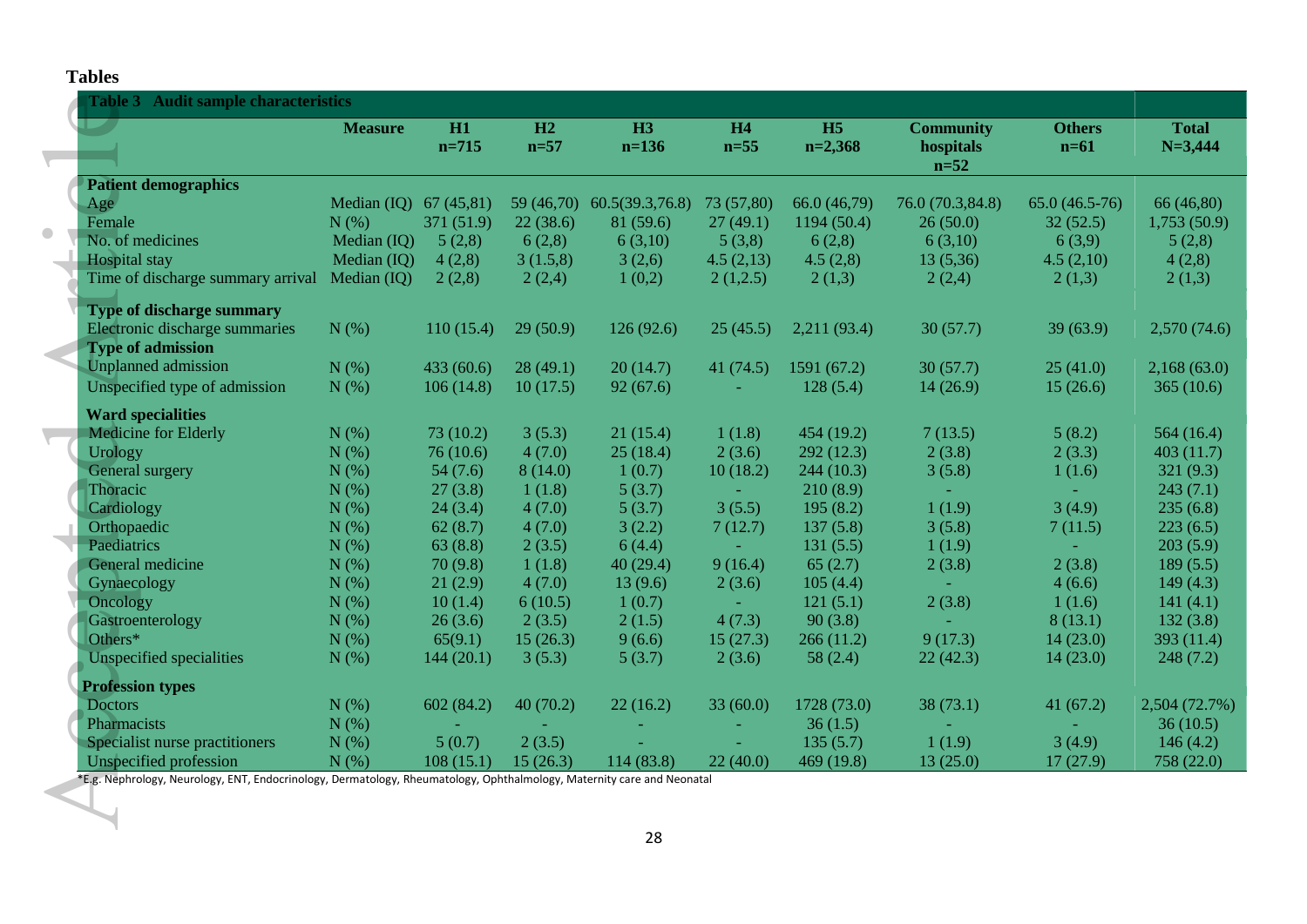|                                  |       | <b>Discharge summaries adherence</b>      |                                      |                        |                       |  |  |  |  |  |  |  |
|----------------------------------|-------|-------------------------------------------|--------------------------------------|------------------------|-----------------------|--|--|--|--|--|--|--|
|                                  | N     | <b>Total NPC</b>                          | Patient, admission                   | <b>Medicine</b>        | <b>Therapy change</b> |  |  |  |  |  |  |  |
|                                  |       | minimum                                   | & discharge                          | <b>Information</b>     | information           |  |  |  |  |  |  |  |
|                                  |       | dataset                                   | information                          |                        |                       |  |  |  |  |  |  |  |
| <b>Type of discharge summary</b> |       |                                           |                                      |                        |                       |  |  |  |  |  |  |  |
| Electronic                       | 2,570 |                                           | 73.7% [73.3-74.1] 79.5% [79.1-79.9]  | $67.2\%$ [66.3.-68.20] | 50.9% [49.4-52.3]     |  |  |  |  |  |  |  |
| Handwritten                      | 874   | 67.0% [65.2-66.8]                         | 71.0% [70.2-71.9]                    | 54.8% [53.4-56.3].     | 40.2% [36.9-43.7].    |  |  |  |  |  |  |  |
| <b>Type of admission</b>         | 911   | 71.3% [70.6-72.1]                         | 77.2% [76.5-78.0]                    | 63.9% [62.2-65.6]      | 46.3% [43.8-48.9].    |  |  |  |  |  |  |  |
| Planned                          |       |                                           |                                      |                        |                       |  |  |  |  |  |  |  |
| <b>Unplanned</b> admission       | 2,168 | 71.8% [71.3-72.3]                         | 77.5% [77.1-78.0]                    | 62.9% [61.9-64.0]      | 49.0% [47.3-50.8]     |  |  |  |  |  |  |  |
| Unspecified type of admission    | 365   | 72.6% [71.2-74.1]                         | 76.4% [75.0-77.8]                    | 70.8% [68.5-73.1]      | 55.4% [51.2-59.7]     |  |  |  |  |  |  |  |
| Hospital                         |       |                                           |                                      |                        |                       |  |  |  |  |  |  |  |
| H1                               | 715   | 65.0% [64.1-65.9]                         | 69.8% [68.9-70.7]                    | 54.3% [52.9-55.8]      | 41.8% [37.8-45.9]     |  |  |  |  |  |  |  |
| H2                               | 57    | 73.5% [70.6-76.8]                         | 79.7% [76.2-83.1]                    | 69.1% [62.5-75.8]      | 46.9% [34.7-59.1]     |  |  |  |  |  |  |  |
| H <sub>3</sub>                   | 136   | 81.4% [79.7-83.2]                         | 85.4% [83.9-87.0]                    | 83.0% [80.0-86.0]      | 65.5% [60.0-71.0]     |  |  |  |  |  |  |  |
| H <sub>4</sub>                   | 55    | 71.7% [68.3-75.1]                         | 79.4% [76.7-82.1]                    | 48.2% [40.2-56.2]      | 26.4% [14.6-38.2]     |  |  |  |  |  |  |  |
| H <sub>5</sub>                   | 2,368 | 73.5% [73.1-74.0]                         | 79.3% [79.0-79.7]                    | 66.4% [65.4-67.4]      | 50.6% [49.0-52.1]     |  |  |  |  |  |  |  |
| Community hospital               | 52    | 62.4% [58.1-66.9]                         | 68.6% [64.3-72.9]                    | 58.5% [49.5-67.5]      | 27.7% [15.8-39.6]     |  |  |  |  |  |  |  |
| Others                           | 61    | 65.8% [62.5-69.2]                         | 72.5% [69.2-75.8]                    | 60.3% [54.2-66.4]      | 36.9% [26.1-47.7]     |  |  |  |  |  |  |  |
| <b>Ward specialities</b>         |       |                                           |                                      |                        |                       |  |  |  |  |  |  |  |
| Medicine for Elderly             | 564   | 73.5% [72.6-74.4]                         | 79.7% [78.8-80.6]                    | 64.7% [62.8-66.7]      | 53.0% [49.7-56.2]     |  |  |  |  |  |  |  |
| Urology                          | 403   | 73.3% [72.2-74.4]                         | 78.4% [77.1-79.1]                    | 67.6% [65.3-69.9]      | 52.0% [48.3-56.2]     |  |  |  |  |  |  |  |
| General surgery                  | 321   | 71.1% [69.9-72.4]                         | 78.1% [76.9-79.3]                    | 58.8% [55.7-61.9]      | 42.3% [37.7-46.9]     |  |  |  |  |  |  |  |
| Thoracic                         | 243   | 73.3% [72.0-74.6]                         | 78.7% [77.5-80.0]                    | 67.2% [64.4-69.7]      | 51.5% [46.6-56.4]     |  |  |  |  |  |  |  |
| Cardiology                       | 239   | 73.0% [71.5-74.5]                         | 78.9% [77.4-80.4]                    | 65.2% [62.3-68.1]      | 50.7% [46.5-54.9]     |  |  |  |  |  |  |  |
| Orthopaedic                      | 217   |                                           | 68.6% [67.1-70.2]. 75.0% [73.5-76.5] | 63.5% [60.5-66.6]      | 34.9% [29.0-40.7]     |  |  |  |  |  |  |  |
| Paediatrics                      | 203   | 71.4% [69.7-73.1]                         | 76.6% [74.9-78.2]                    | 64.7% [61.0-68.3]      | 46.8% [40.8-52.8]     |  |  |  |  |  |  |  |
| General medicine                 | 187   | 72.0% [70.3-73.7]                         | 75.8% [73.9-77.5]                    | 64.8% [61.1-68.6]      | 58.3% [51.5-64.9]     |  |  |  |  |  |  |  |
| Gynaecology                      | 145   | 72.2% [70.1-74.3]                         | 78.9% [77.1-80.6]                    | 64.0% [59.4-68.5]      | 49.6% [42.0-56.9]     |  |  |  |  |  |  |  |
| Oncology                         | 140   | 73.9% [72.1-75.7]                         | 77.8% [76.2-79.4]                    | 68.2% [64.4-72.1]      | 58.9% [52.6-65.3]     |  |  |  |  |  |  |  |
| Gastroenterology                 | 126   | 69.6% [67.7-71.6]                         | 75.7% [73.7-77.7]                    | 60.2% [56.1-64.2]      | 48.1% [41.0-55.3]     |  |  |  |  |  |  |  |
| Others*                          | 421   |                                           | 72.6% [71.5-73.7] 78.4% [77.3-79.4]  | 62.8% [59.9-65.6]      | 43.1% [39.0-47.2]     |  |  |  |  |  |  |  |
| <b>Unspecified specialities</b>  | 235   |                                           | 64.4% [62.7-66.1] 68.8% [67.1-70.5]  | 60.2% [56.0-62.5]      | 49.0% [43.2-54.9]     |  |  |  |  |  |  |  |
| <b>Profession types</b>          |       |                                           |                                      |                        |                       |  |  |  |  |  |  |  |
| <b>Doctors</b>                   | 2,504 |                                           | 71.0% [70.5-71.5] 76.6% [76.2-77.1]  | 62.8% [61.9-63.8]      | 48.1% [46.4-49.7]     |  |  |  |  |  |  |  |
| Pharmacists                      | 36    |                                           | 74.6% [71.7-77.5] 80.1% [77.6-82.6]  | 69.1% [61.2-77.0]      | 51.5% [38.4-64.6]     |  |  |  |  |  |  |  |
| Specialist nurse practitioners   | 146   |                                           | 74.5% [72.5-76.6] 79.8% [78.1-81.5]  | 65.6% [61.0-70.3]      | 53.0% [46.8-59.2]     |  |  |  |  |  |  |  |
| Unspecified profession           | 758   | 73.6% [72.6-74.4]                         | 79.1% [78.3-79.9]                    | 67.5% [65.7-69.3]      | 50.5% [47.8-53.2]     |  |  |  |  |  |  |  |
| <b>Extent of adherence</b>       |       | 3,444 71.7% [70.2-73.2] 77.3% [77.0-77.7] |                                      | 67.2% [66.3-68.2]      | 48.9% [47.5-50.3]     |  |  |  |  |  |  |  |

 $\bullet$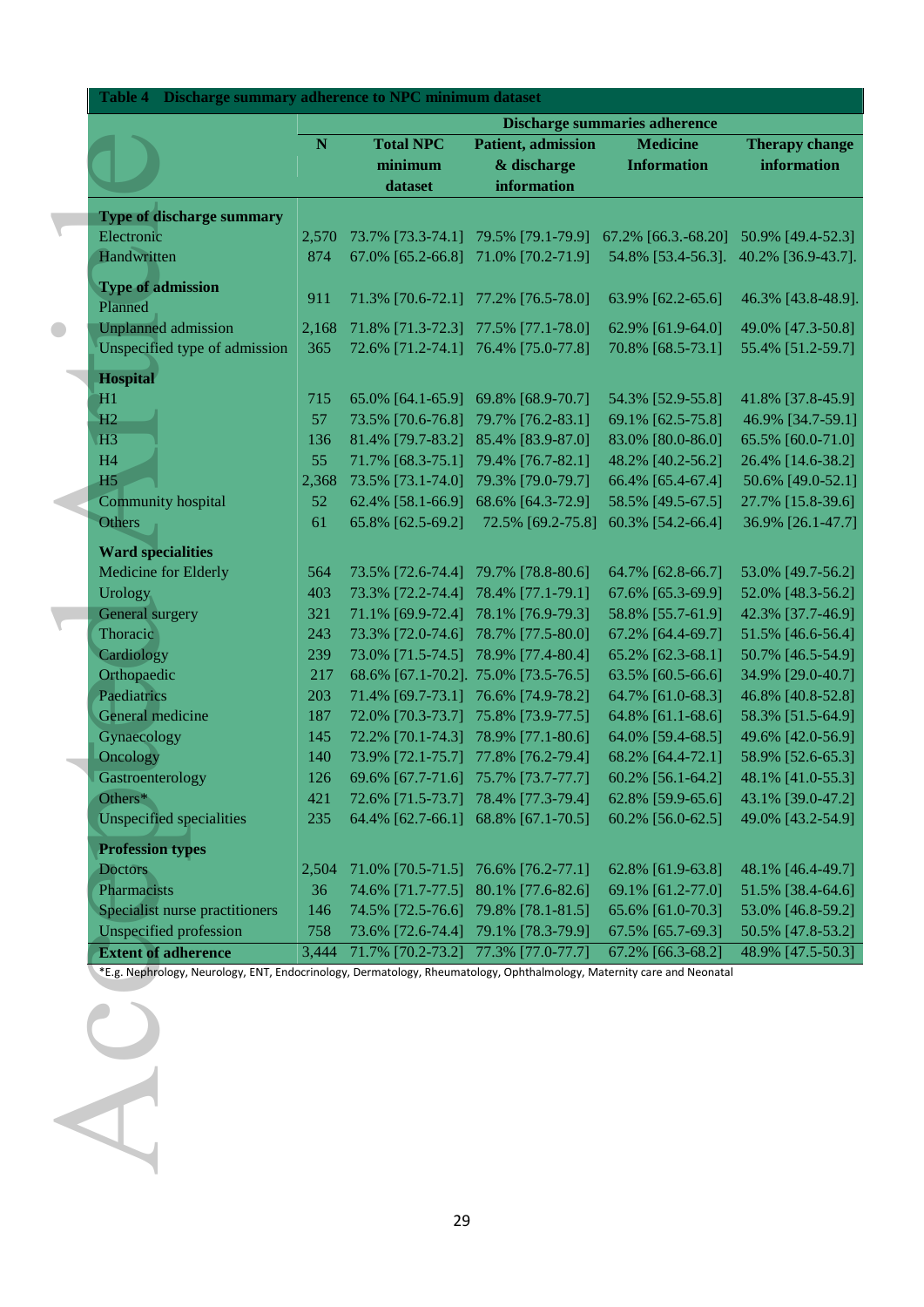| <b>Information</b><br><b>Patient</b><br>Name<br>Date of birth<br><b>NHS</b> number<br>Past medical history |                      | <b>Template2 Template 3 Template 5</b> |                          |                          | <b>Handwritten template</b>  |                              |  |  |  |
|------------------------------------------------------------------------------------------------------------|----------------------|----------------------------------------|--------------------------|--------------------------|------------------------------|------------------------------|--|--|--|
|                                                                                                            |                      |                                        |                          |                          | <b>Template 1 Template 4</b> | <b>Community</b><br>hospital |  |  |  |
|                                                                                                            |                      |                                        |                          |                          |                              | template                     |  |  |  |
|                                                                                                            |                      |                                        |                          |                          |                              |                              |  |  |  |
|                                                                                                            | $\checkmark$         | ✓                                      | $\checkmark$             | ✓                        | ✓                            | ✓                            |  |  |  |
|                                                                                                            | ✓                    | $\checkmark$                           | $\checkmark$             |                          |                              |                              |  |  |  |
|                                                                                                            | $\checkmark$         | $\checkmark$                           | $\checkmark$             | $\checkmark$             |                              |                              |  |  |  |
|                                                                                                            | $\checkmark$         | $\checkmark$                           | $\checkmark$             | $\checkmark$             | $\checkmark$                 |                              |  |  |  |
| Allergy and hypersensitivities                                                                             | $\checkmark$         | $\checkmark$                           | $\times$                 | $\times$                 | $\times$                     | $\times$                     |  |  |  |
|                                                                                                            |                      |                                        |                          |                          |                              |                              |  |  |  |
| <b>Admission and discharge</b>                                                                             |                      |                                        |                          |                          |                              |                              |  |  |  |
| <b>Admission</b> date                                                                                      | $\checkmark$         | $\checkmark$                           | $\checkmark$             | ✓                        | ✓                            |                              |  |  |  |
| Discharge date                                                                                             | $\checkmark$         | $\checkmark$                           | $\checkmark$             | $\checkmark$             | $\checkmark$                 |                              |  |  |  |
| Presenting diagnosis                                                                                       | $\checkmark$         | $\checkmark$                           | $\checkmark$             | $\checkmark$             |                              |                              |  |  |  |
| Procedures & investigation                                                                                 | $\checkmark$         | $\checkmark$                           | $\checkmark$             |                          |                              | $\times$                     |  |  |  |
| <b>Medicine</b>                                                                                            |                      |                                        |                          |                          |                              |                              |  |  |  |
| Name                                                                                                       | ✓                    | ✓                                      | $\checkmark$             | $\checkmark$             | $\checkmark$                 | ✓                            |  |  |  |
| Dose                                                                                                       | ✓                    | $\checkmark$                           | $\checkmark$             | $\checkmark$             |                              |                              |  |  |  |
| Frequency                                                                                                  | $\checkmark$         | $\checkmark$                           | $\checkmark$             | $\checkmark$             | ✓                            |                              |  |  |  |
| Route                                                                                                      | $\checkmark$         | $\checkmark$                           | $\checkmark$             |                          | $\checkmark$                 |                              |  |  |  |
| Formulation                                                                                                |                      | $\checkmark$                           |                          | $\times$                 |                              |                              |  |  |  |
| Duration                                                                                                   | $\times$<br>$\times$ |                                        | $\times$<br>$\checkmark$ | $\times$<br>$\checkmark$ | $\times$<br>$\checkmark$     | $\times$<br>$\checkmark$     |  |  |  |
|                                                                                                            |                      | $\times$                               |                          |                          |                              |                              |  |  |  |
| <b>Therapy change</b>                                                                                      |                      |                                        |                          |                          |                              |                              |  |  |  |
| <b>Medication</b> started                                                                                  | $\times$             | $\times$                               | ✓                        | $\times$                 | $\times$                     | $\times$                     |  |  |  |
| Reason for medication started                                                                              | $\times$             | $\times$                               | $\times$                 | $\times$                 | $\times$                     | $\times$                     |  |  |  |
| <b>Medication</b> stopped                                                                                  | $\times$             | $\checkmark$                           | $\checkmark$             | $\times$                 | $\times$                     | $\times$                     |  |  |  |
| Reason for medication stopped                                                                              | $\times$             | $\times$                               | $\times$                 | $\times$                 | $\times$                     | $\times$                     |  |  |  |
| <b>Medication</b> changes                                                                                  | $\times$             | $\checkmark$                           | $\times$                 | $\times$                 | $\times$                     | $\times$                     |  |  |  |
| Reason for medication changed                                                                              | $\times$             | $\times$                               | $\times$                 | $\times$                 | $\times$                     | $\times$                     |  |  |  |
|                                                                                                            |                      |                                        |                          |                          |                              |                              |  |  |  |
| <b>Ward details</b>                                                                                        |                      |                                        |                          |                          |                              |                              |  |  |  |
| Consultant name                                                                                            | ✓                    | $\checkmark$                           | $\checkmark$             | $\checkmark$             |                              |                              |  |  |  |
| Ward name                                                                                                  | $\checkmark$         | $\checkmark$                           | $\checkmark$             | $\checkmark$             | $\checkmark$                 |                              |  |  |  |
|                                                                                                            |                      |                                        |                          |                          |                              |                              |  |  |  |
| %Template adherence to the NPC                                                                             | 65.2%                | 78.3%                                  | 73.9%                    | 60.9%                    | 65.2%                        | 60.9%                        |  |  |  |
| minimum dataset                                                                                            |                      |                                        |                          |                          |                              |                              |  |  |  |
|                                                                                                            |                      |                                        |                          |                          |                              |                              |  |  |  |
|                                                                                                            |                      |                                        |                          |                          |                              |                              |  |  |  |
|                                                                                                            |                      |                                        |                          |                          |                              |                              |  |  |  |
|                                                                                                            |                      |                                        |                          |                          |                              |                              |  |  |  |
|                                                                                                            |                      |                                        |                          |                          |                              |                              |  |  |  |
|                                                                                                            |                      |                                        |                          |                          |                              |                              |  |  |  |
|                                                                                                            |                      |                                        |                          |                          |                              |                              |  |  |  |
|                                                                                                            |                      |                                        |                          |                          |                              |                              |  |  |  |
|                                                                                                            |                      |                                        |                          |                          |                              |                              |  |  |  |
|                                                                                                            |                      |                                        |                          |                          |                              |                              |  |  |  |
| $\epsilon$ )                                                                                               |                      |                                        |                          |                          |                              |                              |  |  |  |
|                                                                                                            |                      |                                        |                          |                          |                              |                              |  |  |  |
|                                                                                                            |                      |                                        |                          |                          |                              |                              |  |  |  |
|                                                                                                            |                      |                                        |                          |                          |                              |                              |  |  |  |
|                                                                                                            |                      |                                        |                          |                          |                              |                              |  |  |  |
|                                                                                                            |                      |                                        |                          |                          |                              |                              |  |  |  |
|                                                                                                            |                      |                                        |                          |                          |                              |                              |  |  |  |
|                                                                                                            |                      |                                        |                          |                          |                              |                              |  |  |  |
|                                                                                                            |                      |                                        |                          |                          |                              |                              |  |  |  |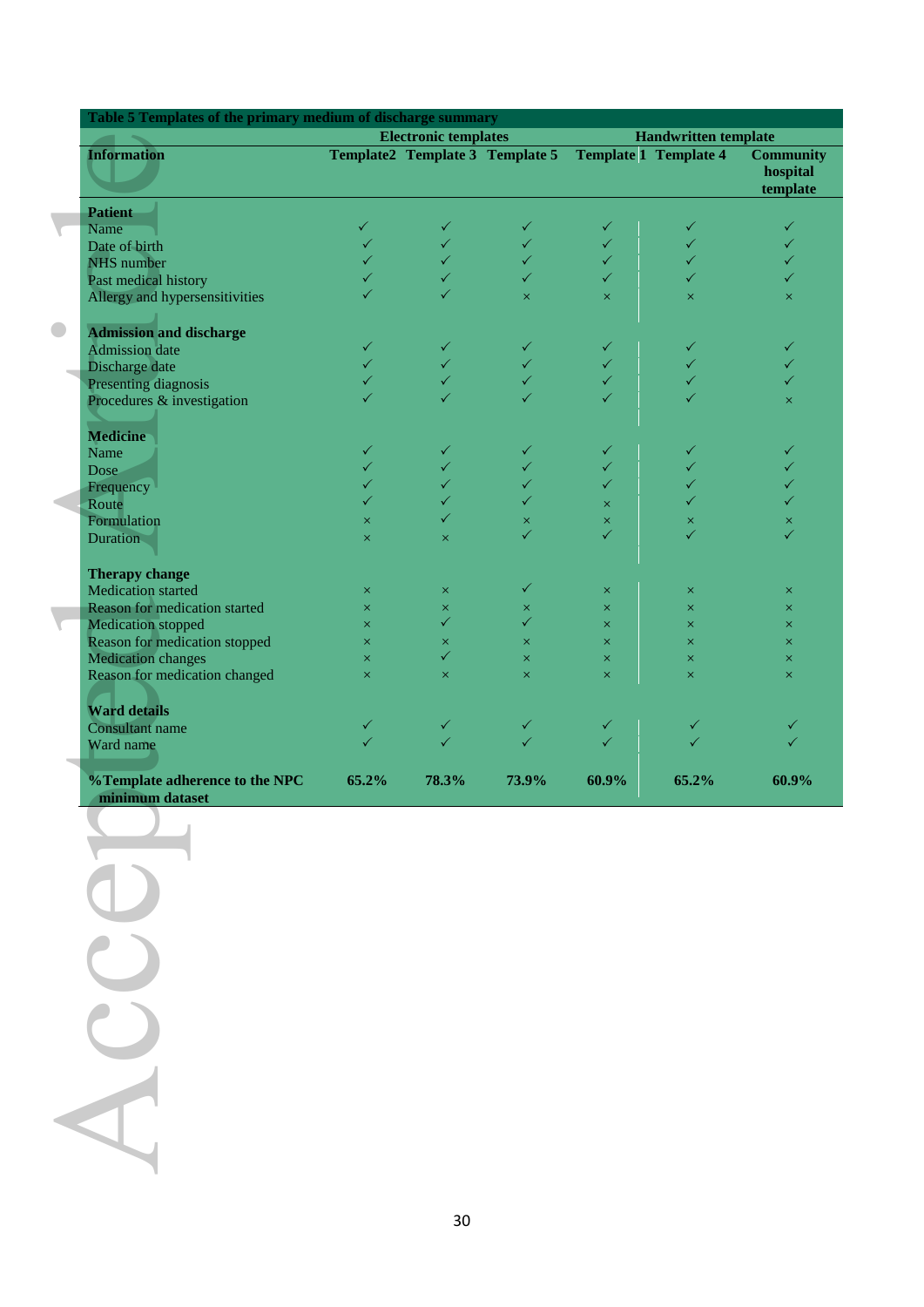|                                   |                |              | <b>Adherence to total NPC minimum</b><br>dataset |        |              | Adherence to patient, admission &<br>discharge information |              |              |              |             | <b>Adherence to medication</b><br>information |              |                                  |              |             | <b>Adherence to therapy change</b><br>information |              |              |              |        |
|-----------------------------------|----------------|--------------|--------------------------------------------------|--------|--------------|------------------------------------------------------------|--------------|--------------|--------------|-------------|-----------------------------------------------|--------------|----------------------------------|--------------|-------------|---------------------------------------------------|--------------|--------------|--------------|--------|
|                                   |                |              |                                                  |        | 95% CI for B |                                                            |              |              | 95% CI for B |             |                                               |              |                                  | 95% CI for B |             |                                                   |              |              | 95% CI for B |        |
|                                   |                | Std.         |                                                  |        | Lower Upper  |                                                            | Std.         |              |              | Lower Upper |                                               | Std.         |                                  |              | Lower Upper |                                                   | Std.         |              | Lower Upper  |        |
|                                   | B              | <b>Error</b> | $\mathbf{p}$                                     | limit  | limit        | B                                                          | <b>Error</b> | $\mathbf{p}$ | limit        | limit       | $\mathbf{B}$                                  | <b>Error</b> | $\mathbf P$                      | limit        | limit       | $\, {\bf B}$                                      | <b>Error</b> | $\mathbf{p}$ | limit        | limit  |
| Constant                          | 78.6           | 0.75         | < 0.001                                          | 77.1   | 80.1         | 79.1                                                       | 0.32         | < 0.001      | 78.4         | 79.7        | 66.7                                          | 0.82         | < 0.001                          | 65.1         | 68.3        | 52.1                                              | $1.2\,$      | < 0.001      | 49.7         | 54.5   |
| No. of                            | $-0.24$        | 0.04         | ${}< 0.001$                                      | $-0.3$ | $-0.2$       | 0.11                                                       | 0.04         | .007         | 0.03         | 0.2         | $-0.02$                                       | 0.10         | 0.86                             | $-0.2$       | 0.18        | $-0.23$                                           | 0.16         | 0.15         | $-0.6$       | 0.1    |
| medications                       |                |              |                                                  |        |              |                                                            |              |              |              |             |                                               |              |                                  |              |             |                                                   |              |              |              |        |
| <b>Type of discharge summary</b>  |                |              |                                                  |        |              |                                                            |              |              |              |             |                                               |              |                                  |              |             |                                                   |              |              |              |        |
| Handwritten                       |                | $-3.51$ 0.63 | < 0.001                                          | $-4.8$ | $-2.3$       | $-4.8$                                                     |              | 0.86 < 0.001 | $-6.5$       | 3.1         |                                               |              | $-13.5$ $3.62$ $< 0.001$ $-20.6$ |              | $-6.4$      | $-5.6$                                            | 4.2          | 0.19         | $-13.9$      | 2.8    |
| Electronic                        | $\overline{0}$ |              |                                                  |        |              | $\theta$                                                   |              |              |              |             | $\theta$                                      |              |                                  |              |             | $\overline{0}$                                    |              |              |              |        |
| <b>Discharge summary template</b> |                |              |                                                  |        |              |                                                            |              |              |              |             |                                               |              |                                  |              |             |                                                   |              |              |              |        |
| Template1                         | $-5.83$        | 0.68         | ${}< 0.001$                                      | $-7.2$ | $-4.5$       | $-8.5$                                                     | 1.00         | < 0.001      | $-10.5$      | $-6.5$      | $-6.1$                                        | 2.3          | 0.01                             | $-10.6$      | $-1.7$      | $-5.6$                                            | 4.2          | 0.19         | $-13.9$      | 2.8    |
| Template2                         | 1.66           | 1.50         | 0.27                                             | $-1.3$ | 4.6          | 3.9                                                        | 1.90         | 0.04         | 0.1          | 7.7         | 7.1                                           | 4.4          | 0.11                             | $-1.5$       | 15.8        | $-3.3$                                            | 7.5          | 0.66         | $-17.9$      | 11.3   |
| Template3                         | 8.14           | 0.97         | < 0.001                                          | 6.2    | 10.1         | 6.3                                                        | 0.96         | < 0.001      | 4.5          | 8.2         | 18.2                                          | 2.1          | < 0.001                          | 14.2         | 22.3        | 17.9                                              | 3.6          | 0.01         | 10.8         | 24.9   |
| Template4                         | $-0.13$        | 1.53         | 0.93                                             | $-3.1$ | 2.9          | $-0.58$                                                    | 2.1          | 0.78         | $-4.7$       | 3.5         | $-6.2$                                        | 4.6          | 0.18                             | $-15.2$      | 2.8         | $-12.1$                                           | 6.8          | 0.08         | $-25.5$      | 1.3    |
| Template5                         | $\mathbf{0}$   |              |                                                  |        |              | $\mathbf{0}$                                               |              |              |              |             | $\overline{0}$                                |              |                                  |              |             |                                                   |              |              |              |        |
| Community                         | $-9.47$        | 1.56         | $< 0.001 - 12.5$                                 |        | $-6.4$       | $-9.5$                                                     | 1.9          | < 0.001      | $-13.2$      | $-5.7$      | $-4.9$                                        | 4.3          | 0.25                             | $-13.5$      | 3.5         | $-19.2$                                           | 8.1          | 0.02         | $-35.1$      | $-3.3$ |
| hospital                          |                |              |                                                  |        |              |                                                            |              |              |              |             |                                               |              |                                  |              |             |                                                   |              |              |              |        |
|                                   |                |              |                                                  |        |              |                                                            |              |              |              |             |                                               |              |                                  |              |             |                                                   |              |              |              |        |

 $\bullet$